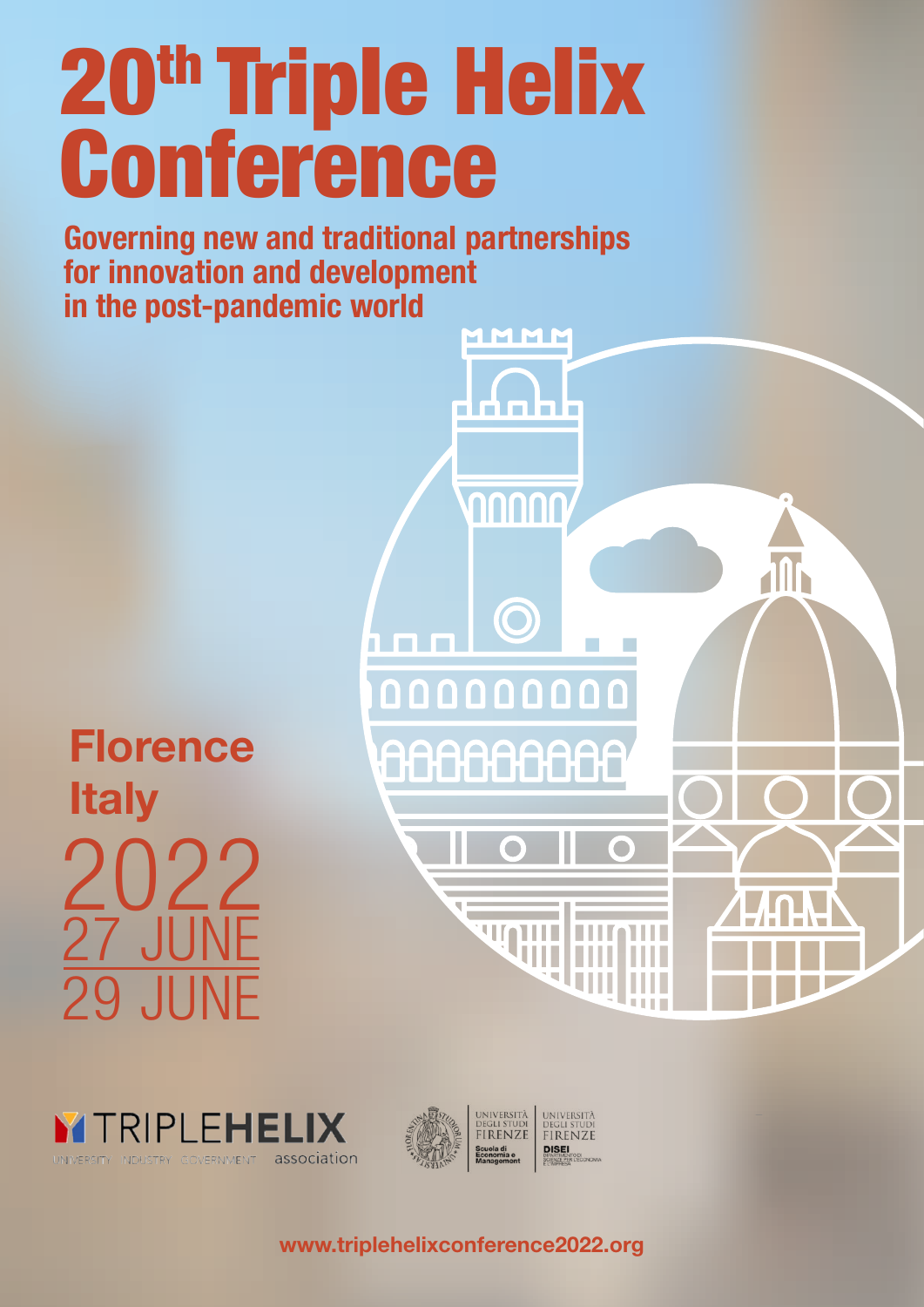**Governing new and traditional partnerships for innovation and development in the post-pandemic world**

# WELCOME TO FLORENCE!

We are living in a time of tremendous changes. The Covid-19 has disrupted our way of life and has exacerbated the economic, societal, and environmental challenges we were already facing. The recent war in Ukraine is another tragic factor of disruption. We firmly believe that the co-creation of knowledge and the collaboration mechanisms among different actors embedded in innovation (eco)systems are crucial to build new sustainable paths of development for the wellbeing of our society.

The 20th Triple Helix Conference has the aim to bring together leading scholars, policy makers and practitioners from different fields and sectors to advance the understanding of the dynamics between science, the social sector, industry and governmental institutions under the contemporary challenges.



Marco Bellandi 2022 Conference Chair Mont Sulanti

## Enjoy the Conference!



Josep Pique **THA President**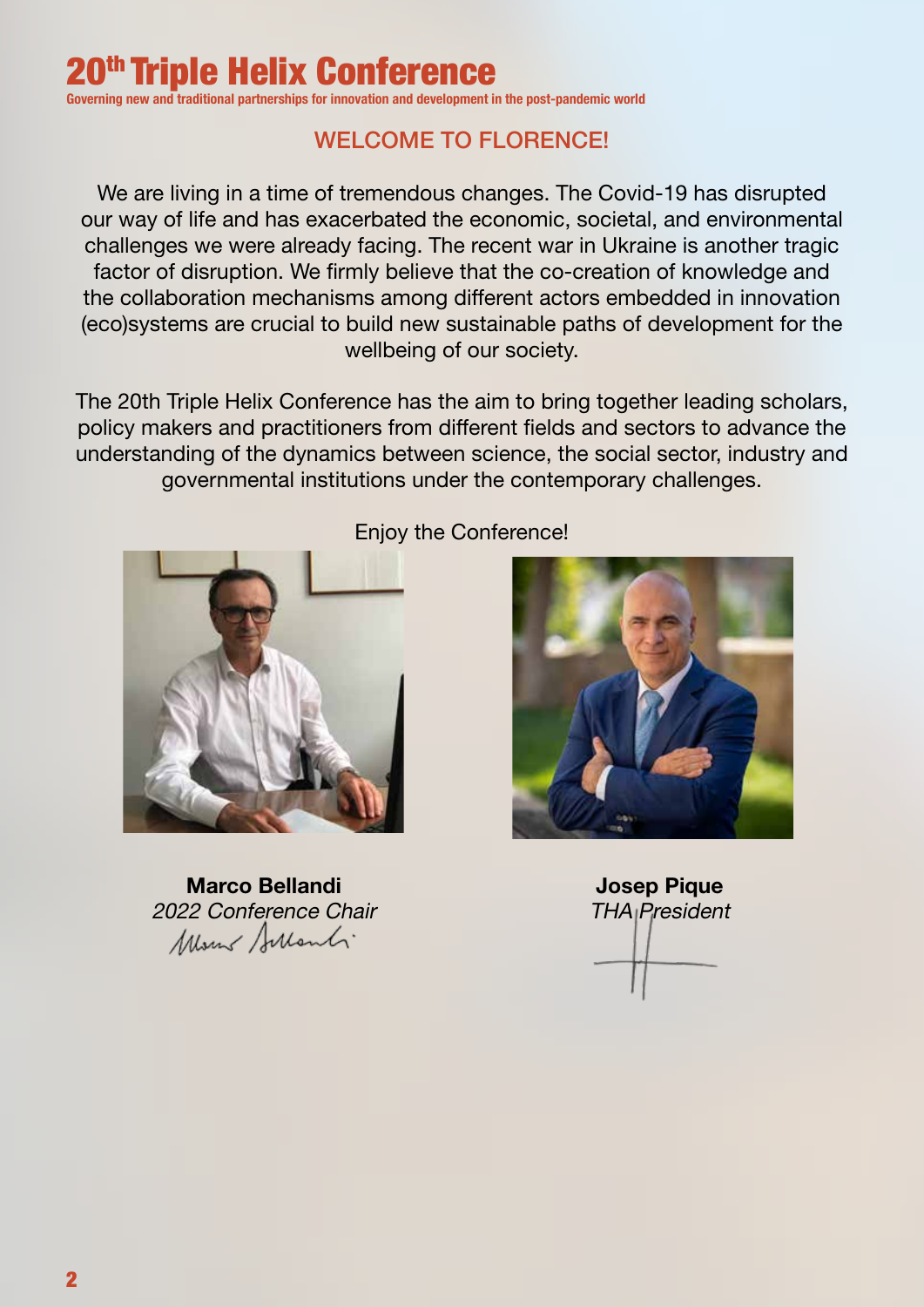# 27 JUNE 2022

# **COMMITTEES**

#### SCIENTIFIC COMMITTEE MEMBERS

Marco Bellandi (University of Florence, Italy) – 2022 Conference Chair Josep Pique (La Salle - Ramon Llull University, Spain) – THA President Monica Barni (University for foreigners of Siena, Italy) Andrea Bonaccorsi (University of Pisa, Italy) Guido Bortoluzzi (University of Trieste, Italy) Yuzhuo Cai (Tampere University, Finland) Mario Calderini (Polytechnic University of Milan, Italy) Annalisa Caloffi (University of Florence, Italy) Elisabetta Cerbai (LENS, Italy) Dimitri Corpakis (Former EU official, Belgium) Chiara Di Guardo (University of Cagliari, Italy) Fulvio Esposito (University of Camerino, Italy) Emanuele Fiore (National Research Council - CNR, Italy) Christiane Gebhardt (Drees & Sommer, Switzerland) Marcelo Goncalves do Amaral (Fluminence Federal University, THA Executive Committee Member, Brazil) Rosa Grimaldi (University of Bologna, Italy) Donato Iacobucci (Polytechnic University of Marche, Italy) Lelio Iapadre (University of l'Aquila, Italy) Caterina Meglio (Materias CEO, Italy) Emilio Paolucci (Polytechnic University of Turin, Italy) Andrea Piccaluga (Sant'Anna School of Advanced Studies, Italy) Marco Pierini (University of Florence, Italy) Adrian Solomon (SEERC, Greece) Branca Terra (Federal University of the State of Rio de Janeiro, Brazil) Emanuela Todeva (Past President, Research Centre for Business Clusters, Networks and Economic Development, UK) Lorenzo Zanni (University of Siena, Italy)

> REGIONAL PROMOTERS Monica Barni (University for foreigners of Siena, Italy) Marco Bellandi (University of Florence, Italy) Andrea Bonaccorsi (University of Pisa, Italy) Elisabetta Cerbai (LENS, Italy) Andrea Piccaluga (Sant'Anna School of Advanced Studies, Italy) Marco Pierini (University of Florence, Italy) Lorenzo Zanni (University of Siena, Italy)

LOCAL ORGANIZING COMMITTEE - UNIVERSITY OF FLORENCE

Marco Bellandi Mario Biggeri Annalisa Caloffi Letizia Donati Amir Maghssudipour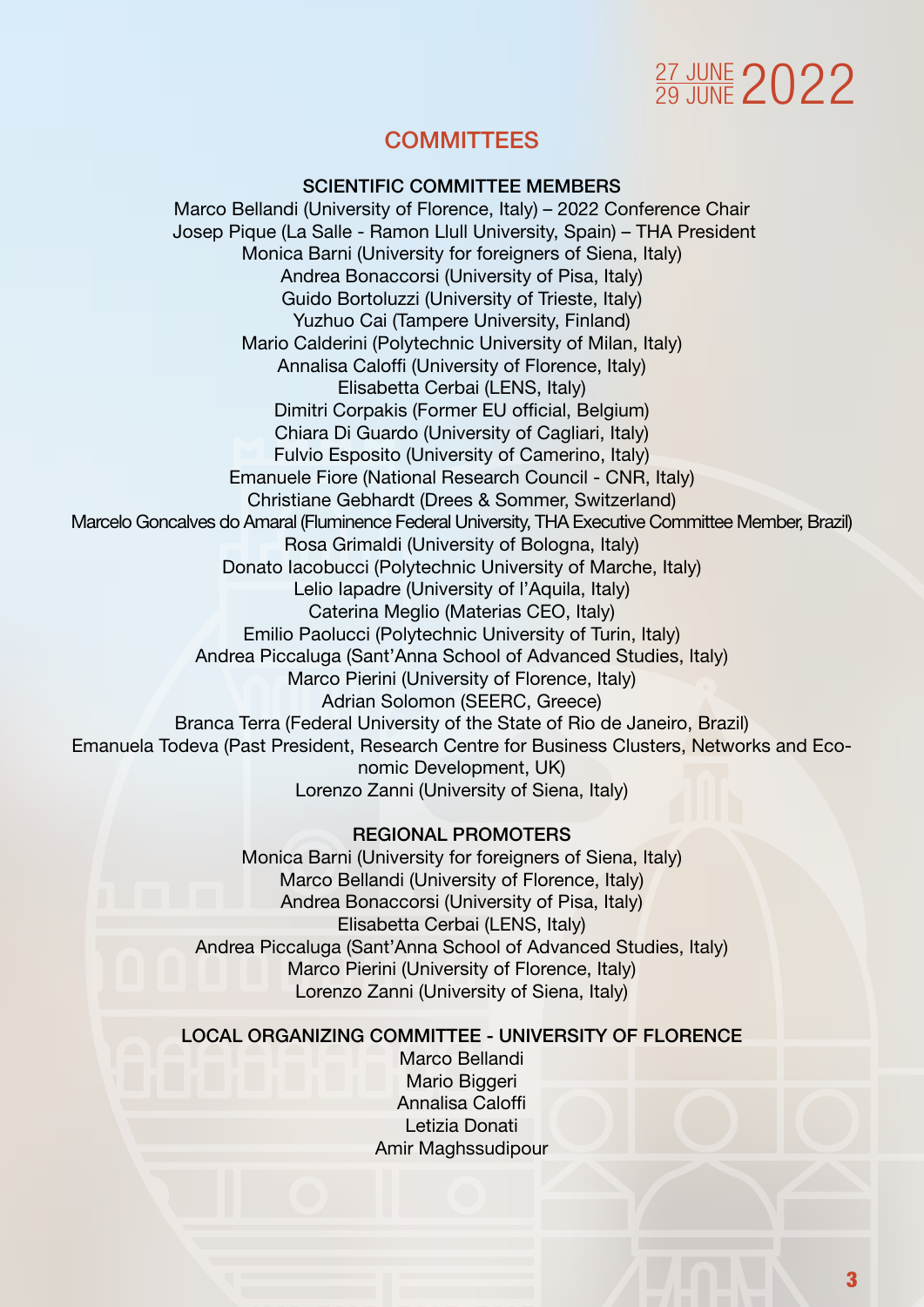# 20<sup>th</sup> Triple Helix Conference

**Governing new and traditional partnerships for innovation and development in the post-pandemic world**

# KEYNOTE SPEAKERS



Prof. Jerome S. Engel (UC Berkekey University, USA)



Prof. Louise Kempton (Newcastle University, UK)



Prof. Luigi Nicolais (Materias s.r.l., Italy)



Prof. Josep Pique (La Salle - Ramon Llull University, Spain)



Prof. Daria Tataj (University of Manchester, UK)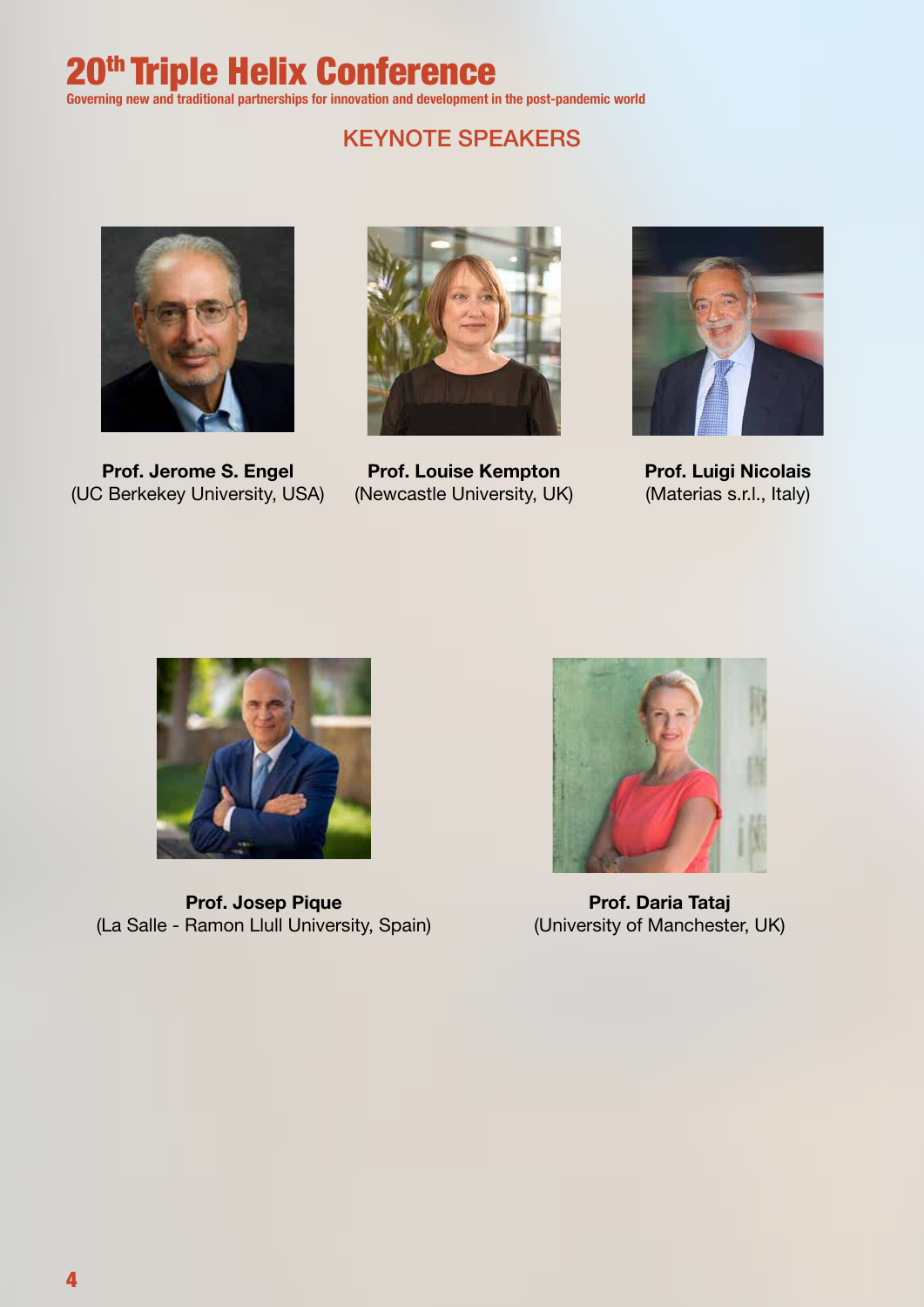# 27 JUNE 2022

# TIMETABLE

|             | Monday, 27 June 2022                                                                                                                                                                                                                         | Tuesday, 28 June 2022                                                                                                                                                                                                                                                                                                                                  | Wednesday, 29 June 2022                                                                                                                                                         |
|-------------|----------------------------------------------------------------------------------------------------------------------------------------------------------------------------------------------------------------------------------------------|--------------------------------------------------------------------------------------------------------------------------------------------------------------------------------------------------------------------------------------------------------------------------------------------------------------------------------------------------------|---------------------------------------------------------------------------------------------------------------------------------------------------------------------------------|
| 08:50-09:50 |                                                                                                                                                                                                                                              | <b>Parallel Special Sessions</b><br><b>SSe.1 SSe.2 SSe.3 SSe.4</b>                                                                                                                                                                                                                                                                                     | <b>Parallel Ordinary Sessions</b><br><b>0S.10 0S.11 0S.12 0S.13</b>                                                                                                             |
| 10:00-11:00 |                                                                                                                                                                                                                                              | <b>Parallel Ordinary Sessions</b><br>OS.1 OS.2 OS.3 OS.4                                                                                                                                                                                                                                                                                               | <b>Parallel Special Sessions</b><br>SSe.9 SSe.10 SSe.11 SSe.12                                                                                                                  |
| 11:00-11:20 |                                                                                                                                                                                                                                              | Coffee break                                                                                                                                                                                                                                                                                                                                           | Coffee break                                                                                                                                                                    |
| 11:20-12:20 |                                                                                                                                                                                                                                              | <b>Parallel Ordinary Sessions</b><br>OS.5 OS.6 OS.7 OS.8 OS.9                                                                                                                                                                                                                                                                                          | <b>Parallel Ordinary Sessions</b><br>OS.14 OS.15 OS.16 OS.17                                                                                                                    |
| 12:30-13:30 |                                                                                                                                                                                                                                              | <b>Parallel Special Sessions</b><br><b>SSe.5 SSe.6 SSe.7 SSe.8</b>                                                                                                                                                                                                                                                                                     | <b>Parallel Ordinary Sessions</b><br><b>OS.18 OS.19 OS.20</b><br><b>OS.21 OS.22</b>                                                                                             |
| 13:30-14:30 | Registration                                                                                                                                                                                                                                 | Lunch                                                                                                                                                                                                                                                                                                                                                  | Lunch                                                                                                                                                                           |
| 14:30-16:00 | <b>Opening &amp; Plenary</b><br><b>Welcome by Conference Chair</b><br><b>Marco Bellandi</b><br>and THA President Josep Pique<br><b>Keynote speech by</b><br><b>Luigi Nicolais</b><br><b>Introduction by Henry Etzkowitz</b>                  | <b>Plenary (Keynote dialogue)</b><br><b>Jerome Engel</b><br><b>Daria Tataj</b>                                                                                                                                                                                                                                                                         | <b>Plenary (Keynote dialogue)</b><br><b>Louise Kempton</b><br><b>Josep Pique</b>                                                                                                |
| 16:00-16:20 | Coffee break                                                                                                                                                                                                                                 | Coffee break                                                                                                                                                                                                                                                                                                                                           | Coffee break                                                                                                                                                                    |
| 16:20-17:50 | <b>Semi Plenary 1 EC JRC</b><br>presents Partnerships for<br><b>Regional Innovation (PRI)</b><br><b>Semi Plenary 2</b><br><b>Triple Helix Master Class</b>                                                                                   | <b>Semi Plenary 3 Helixes for</b><br>Peace (H4P)<br><b>Semi Plenary 4 ACEEU Triple</b><br><b>E Awards and Accreditation</b><br><b>Ceremony</b>                                                                                                                                                                                                         | <b>Semi Plenary 7 Ecosystems for</b><br><b>Social Innovation and Urban</b><br><b>Regeneration in Italy</b><br><b>Semi Plenary 8 TT Meet the</b><br><b>Editors [open online]</b> |
| 18:00-19:00 | Time for transfer to<br>Innovation Center Auditorium -<br><b>Fondazione CR Firenze</b>                                                                                                                                                       | <b>Semi Plenary 5</b><br><b>The Evaluation of the Social</b><br><b>Impact of the University: the</b><br><b>Italian experience (National</b><br><b>Agency for the Evaluation of</b><br><b>Universities and Research</b><br>Institutes)<br><b>Semi Plenary 6 Cluster of</b><br><b>Innovation in the Age of</b><br><b>Disruptions (Book presentation)</b> | <b>Award Ceremony</b><br><b>Conclusions and launch</b><br>of the next edition                                                                                                   |
| 19:15-20:15 | <b>Plenary at Innovation Center</b><br><b>Auditorium- Fondazione</b><br><b>CR Firenze: Italian Banking</b><br><b>Foundations as Institutional</b><br><b>Intermediaries in Local</b><br><b>Development and Innovation</b><br><b>Processes</b> |                                                                                                                                                                                                                                                                                                                                                        |                                                                                                                                                                                 |
| 20:30       | <b>Technical Tour and Aperitif</b><br>at the Innovation Center with<br>visit to Nana Bianca business<br>accelerator and other spaces                                                                                                         | <b>Gala dinner</b><br>(information, reservation and<br>payment on site)                                                                                                                                                                                                                                                                                |                                                                                                                                                                                 |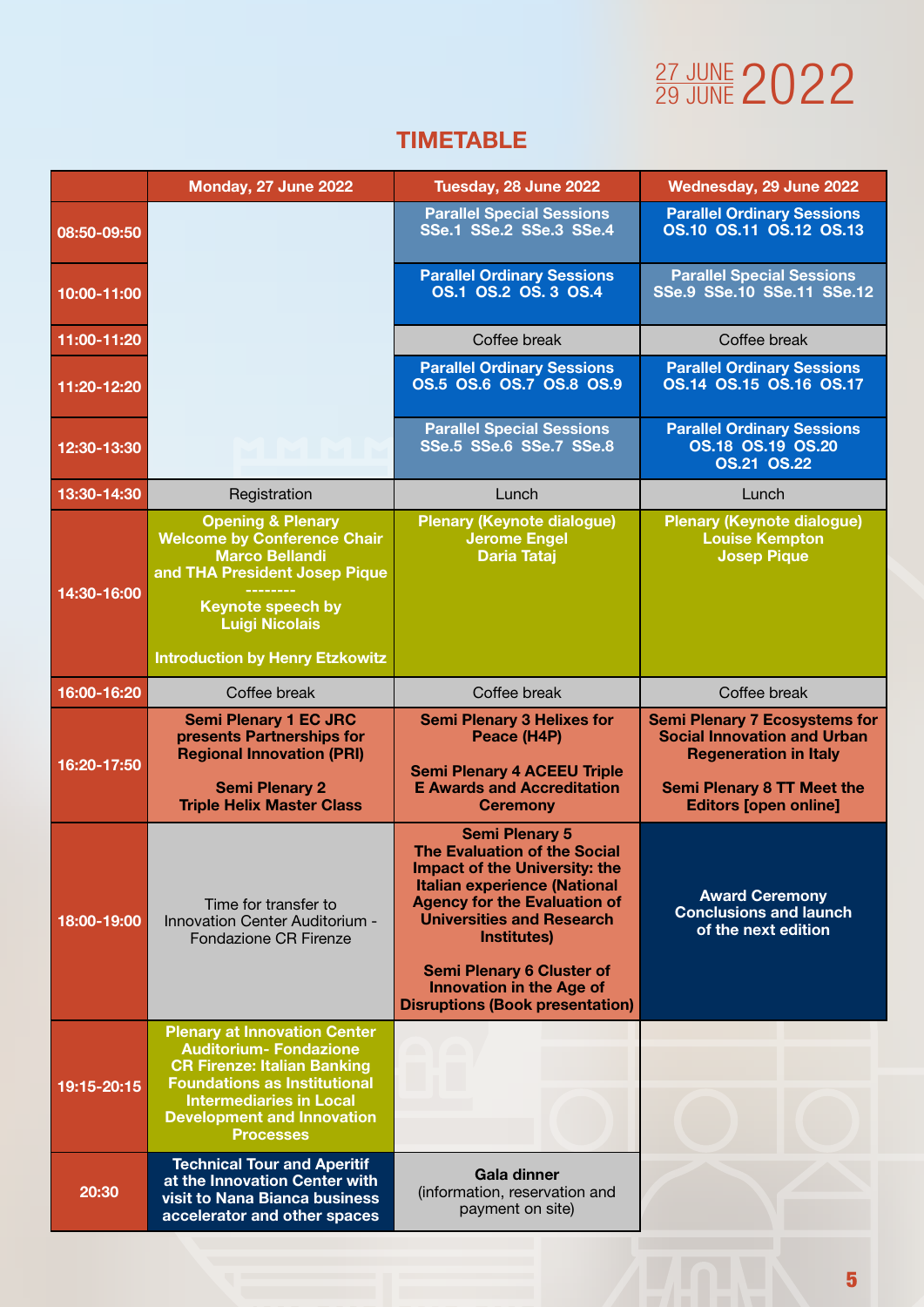**Governing new and traditional partnerships for innovation and development in the post-pandemic world**

## MONDAY, 27 JUNE 2022

13:30 Registration 14:30

#### ROOM D6.018

14:30 Opening & Plenary

#### 16:00

- 14:30 Welcome by Conference Chair, Marco Bellandi, and THA President, Josep Pique
- 14:45 Welcome Messages by Andrea Paci *(President of the School of Economics and Management, Universty of Florence, Italy),* Giorgia Giovannetti *(Delegate to International Relations, University of Florence, Italy)* Thorsten Kliewe *(ACEEU, Accreditation Council for Entrepreneurial and Engaged Universities)*

#### 15:10 Keynote speech NEXT GENERATION EU AND THE NEED OF MULTI-LEVEL INNOVATION ECOSYSTEMS - AN ITALIAN **PERSPECTIVE** Luigi Nicolais *(President of Materias srl and Professor Emeritus, University of Naples, Federico II, Italy)*

- 15:50 Triple Helix Micro foundations and Ethics Henry Etzkowitz *(Founder Triple Helix Association, co-founder and CEO International Triple Helix Institute (ITHI), Silicon Valley)*
- 16:00 *Coffee break*  16:20

#### ROOM D6.013

16:20 Semi Plenary 1. "EC JRC presents Partnerships for Regional Innovation (PRI)"

17:50 Chairs: Luc Soete *(UNU-MERIT and Maastricht University, The Netherlands),* Daria Tataj *(University of Manchester, UK)*, Mikel Landabaso *(Director, EC JRC, Sevilla, Spain)* (keynote) Monika Matusiak *(EC JRC Sevilla, Spain)* Marina Ranga *(EC JRC Sevilla, Spain, and University of Warsaw, Poland)*

 *Organized by the Joint Research Center of the European Commission in Sevilla, the session will present the last JCR Report on Partnerships for Regional Innovation, and it will invite discussion on relations with TH approaches and experiences.*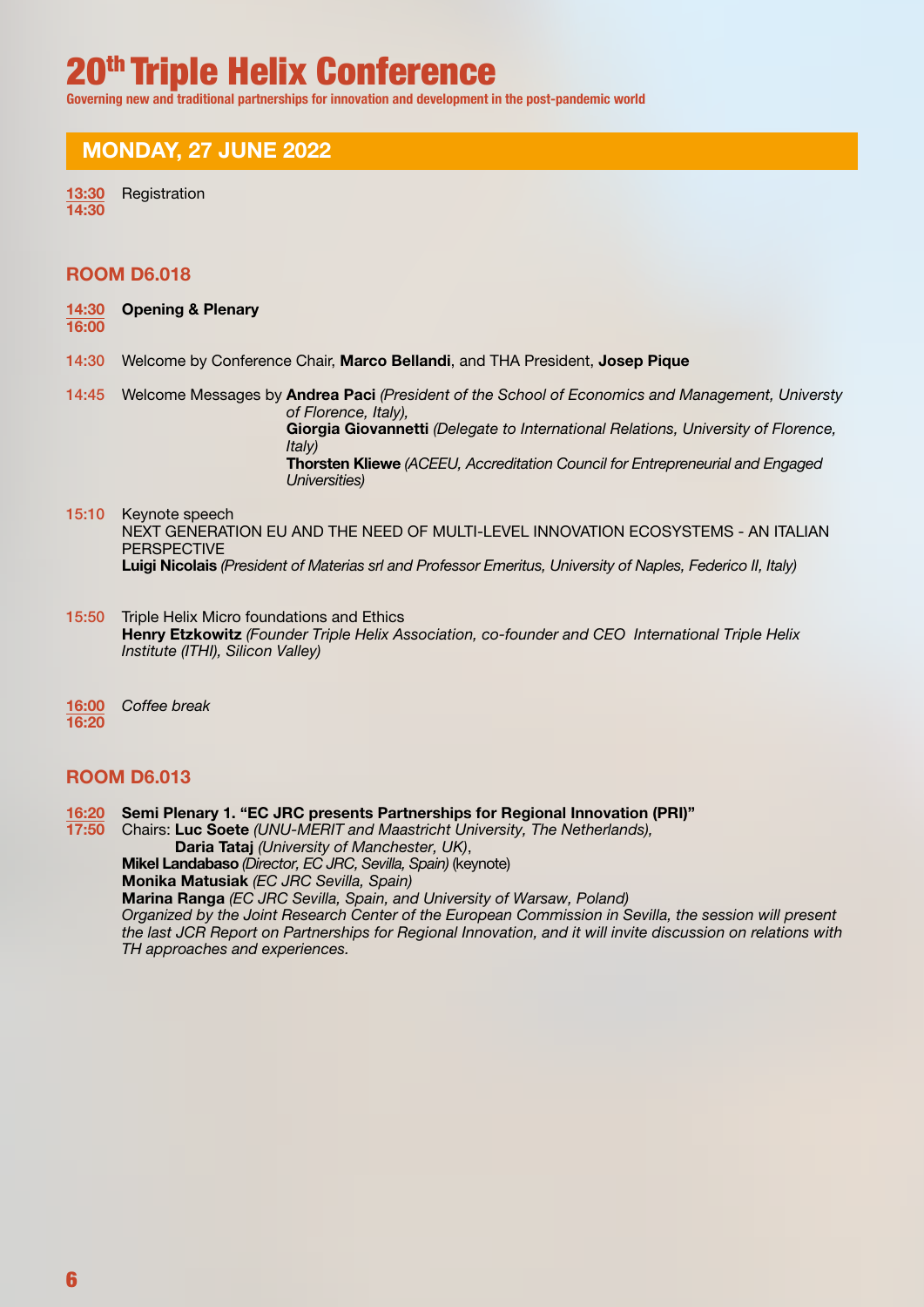# MONDAY, 27 JUNE 2022

#### ROOM D6.018

- 16:20 Semi Plenary 2. "Triple Helix Master Class" 17:50 Chairs: Marcelo Amaral & Tariq Durrani *(University of Strathclyde, UK)*  Marcelo Amaral *(Fluminense Federal University, Brazil)* Emanuela Reale *(CNR-IRCRES, Italy)* Alessandro Monti *(Fondazione per la Ricerca e l'Innovazione, Italy)* Mario Calderini *(Polytechnic University of Milan)*
- 17:50 Time for transfer to Innovation Center Auditorium Fondazione CR Firenze 19:00

#### INNOVATION CENTER AUDITORIUM by Fondazione CR Firenze

# $\frac{19:15}{20.15}$  Plenary

- "Italian banking foundations as institutional intermediaries in local development and innovation processes" Alberto Francesco Anfossi *(Fondazione Compagnia di San Paolo, Torino, Italy)* Gabriele Gori *(Fondazione CR Firenze, Italy)* Roberto Saro *(Fondazione Cariparo, Italy)* Chair: Mario Calderini *(Polytechnic University of Milan, Italy) Organized by Fondazione CR Firenze, the main partner of THC 2022, the session will put together the experiences of three important Italian banking foundations in supporting helical partnerships in their territories.*
- 20:15 Aperitif and technical tour at the Innovation Center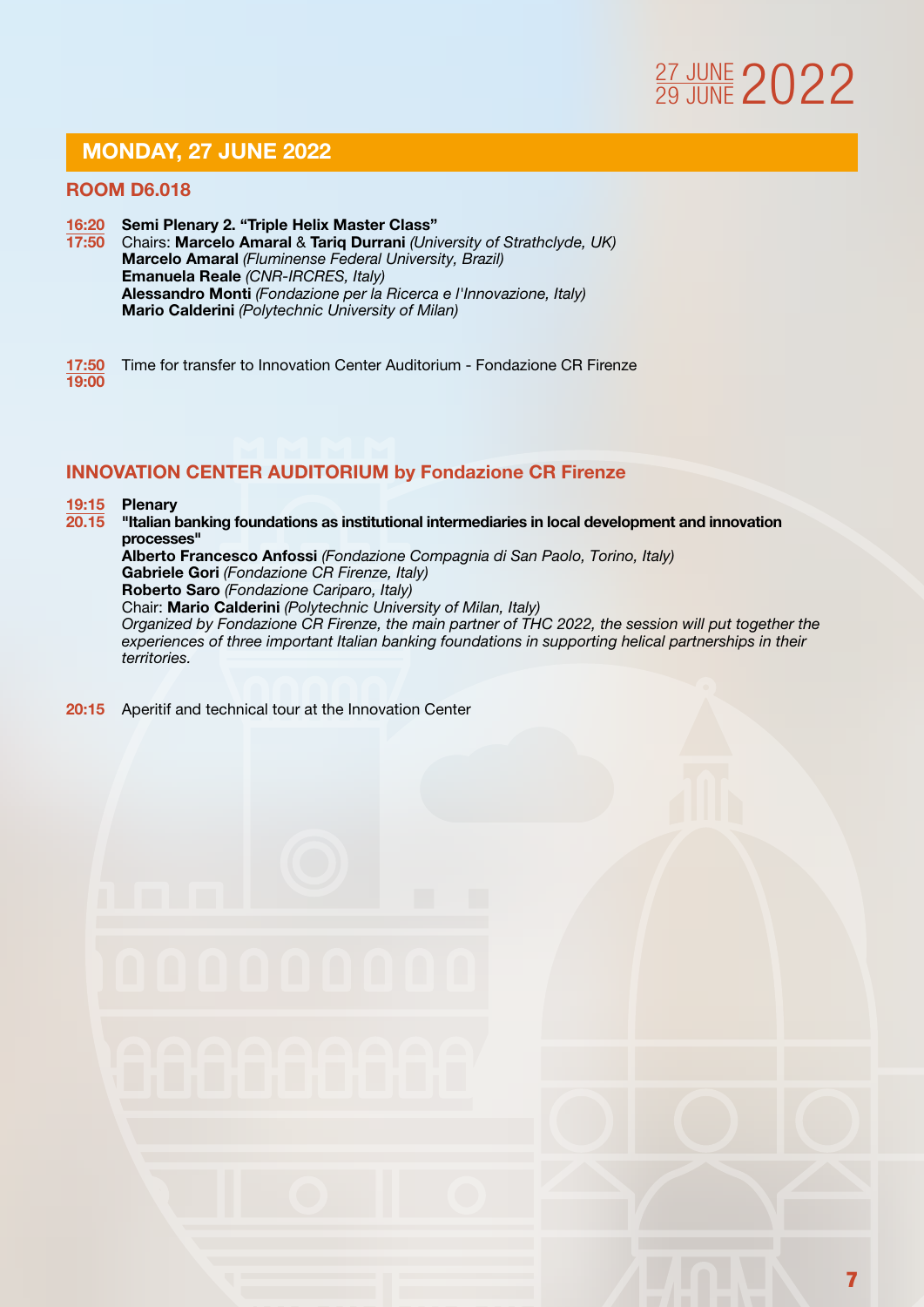**Governing new and traditional partnerships for innovation and development in the post-pandemic world**

## TUESDAY, 28 JUNE 2022

#### ROOM D6.001

#### 08:50 SPECIAL SESSION 1

09:50 NEW APPROACHES TO START-UPS' SUPPORT AND FUTURE SCENARIO TO BOOST SUSTAINABLE DEVELOPMENT WITHIN INNOVATION ECOSYSTEMS Chair: Emanuele Fiore *(National Research Council–CNR, IPCB and THA Executive Committee, Italy)*

Florence innovation ecosystem: actors, actions, achievements and future ahead Alessandro Monti *(Fondazione Ricerca e Innovazione)*

Ecosystems of Innovation: the path to grow Josep Pique *(La Salle - Ramon Llull University, Spain)*

Materias: a new model for developing innovative science-based technologies Caterina Meglio *(Materias srl)*

Regional innovation poles and knowledge diffusion in Italy: the case of the Abruzzo region Lelio Iapadre *(University of L'Aquila, Italy)*

#### ROOM D6.007

#### 08:50 SPECIAL SESSION 2

09:50 THEORETICAL FOUNDATION AND EMPIRICAL EXPLORATION OF THE ECOSYSTEM CONCEPT IN INNOVATION AND ENTREPRENEURSHIP STUDIES - NEW APPLICATIONS AND DIRECTION FOR FUTURE RESEARCH Chair: Letizia Donati *(University of Florence, Italy)*

Entrepreneurial ecosystem governance: the role of public platforms for innovation Jasna Pocek *(Lund University, Sweden)*

 A Triple helix boundary spanner organisation: developing a digital innovation hub in a peripheral area in Italy Letizia Donati *(University of Florence, Italy)*

Innovation ecosystems as multidimensional adaptive systems Erica Santini *(University of Trento, Italy)*

The virtual space as a tool for place-branding of entrepreneurial ecosystems Claudia Vecciolini *(King's College London, UK)*

#### ROOM D6.013

#### 08:50 SPECIAL SESSION 3

09:50 CLUSTERS AND SUSTAINABLE REGIONAL DEVELOPMENT: A META-ORGANISATIONAL APPROACH Chair: Evgeniya Lupova-Henry *(University of Applied Sciences Utrecht, The Netherlands)*

 Clusters as collective actors in (new) sustainable path development: an evolutionary framework Evgeniya Lupova-Henry *(University of Applied Sciences Utrecht, The Netherlands)*

Meta-organizing clusters as agents of transformative change through 'responsible actorhood' Martine Gadille *(LEST CNR Aix Marseille Université, France)*

Innovation clusters as an ecosystem kick starter: strategy-driven MO in place-based Innovation policy Christiane Gebhardt *(Drees & Sommer SE, Switzerland)*

Are North American clusters transitioning to clean technologies? Francesco Cappellano *(University of Eastern, Finland)*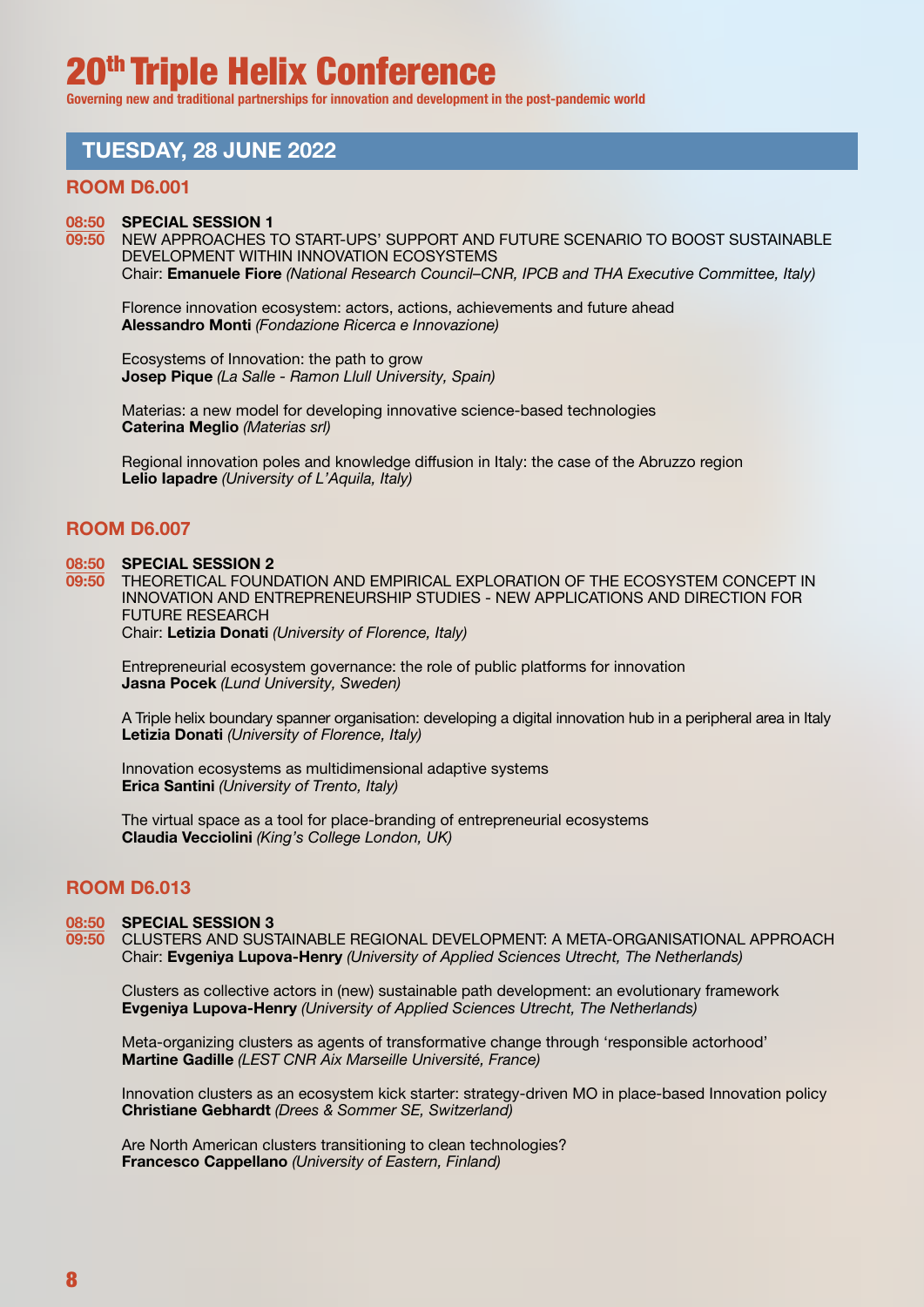## TUESDAY, 28 JUNE 2022

#### ROOM D6.004

#### 08:50 SPECIAL SESSION 4

09:50 CULTURAL AND CREATIVE INDUSTRIES AND THE CHALLENGE OF SUSTAINABLE DEVELOPMENT: OPPORTUNITIES FOR UNIVERSITIES, POLICY, INDUSTRIES AND COMMUNITIES Chairs: Elisa Salvador *(ESSCA School of Management, France),* Roberta Comunian *(King's College, London, UK)*

How intermediaries support circular economy transitions: the case of fashion industry in New York City Younghyun Kim (Columbia University, USA)

 Sustainable creative ecologies and the role of higher education institutions. Lessons from two small-sized UK cities: Dundee and Chatham Tamsyn Dent *(King's College London, UK)*

 Universities as a last resort of sustainable development in the creative city. An inquiry of Venice Mariangela Lavanga *(Erasmus University Rotterdam, The Netherlands)*

French publishing industry facing sustainable issues: the pressing need to reinvent future David Piovesan *(Lab. Magellan University Lyon 3, France)*

#### ROOM D6.013

- 10:00 ORDINARY SESSION 1
- 11:00 Chair: Sandrine Labory *(University of Ferrara, Italy)*
- 10:00 200 PLACE-BASED EDUCATION FOR REGIONAL DEVELOPMENT IN A TRANSFORMING WORLD S. Labory\* *(University of Ferrara, Italy),* V. Mini, J. Al Sahily
- 10:15 116 INSTITUTIONAL INNOVATION IN UNIVERSITY-BASED EXPERIMENTAL SPACES: THE CASE OF EDUCATIONAL LAB IN FINLAND V. Pokidina\* *(Oulu Business School, Finland),* J. Tuunainen, T. Mainela
- 10:30 198 IMPROVING STARTUP-TEAMS SUPPORTS IN VCL SCENARIO: THE ROLE OF E-MENTORING L. Raeisy\* *(Shiraz University, Iran)*
- 10:45 191 TOWARD A SYNERGETIC EDUCATIONAL MODEL VIA UNIVERSITY-INDUSTRY COLLABORATION R. Outamha\* *(University of Hassan II, Casablanca, Morocco)*

- 10:00 ORDINARY SESSION 2
- 11:00 Chair: Devrim Goktepe-Hulten *(Lund University, Sweden)*
- 10:00 16 VALORISATION OF SUSTAINABLE RESEARCH AND INNOVATION INFRASTRUCTURES IN REGIONAL INDUSTRIAL ECOSYSTEMS H. Puurtinen\* *(Tampere University of Applied Sciences, Finland),* P. Pohjola
- 10:15 199 INVESTIGATING THE DETERMINANTS OF THE ENVIRONMENTALLY-SUSTAINABLE ENTREPRENEURIAL ORIENTATION OF UNIVERSITY STUDENTS IN ITALY C. Giglio\* *(Mediterranean University of Reggio Calabria, Italy)*
- 10:30 56 INNOVATION AND COMPETITIVE ADVANTAGE IN ITALIAN CLUSTERS: THE PAPER SECTOR IN TUSCANY G. Vitali\* *(Consiglio Nazionale delle Ricerche, Moncalieri, Italy)*
- 10:45 40 KNOWLEDGE MANAGEMENT IN INNOVATIVE COMPANIES IN THE INDUSTRIAL POLE OF MANAUS: A CASE STUDY E. Yaskara de Melo Jinkings, R. Sbragia\* *(University of Sao Paulo, Brazil)*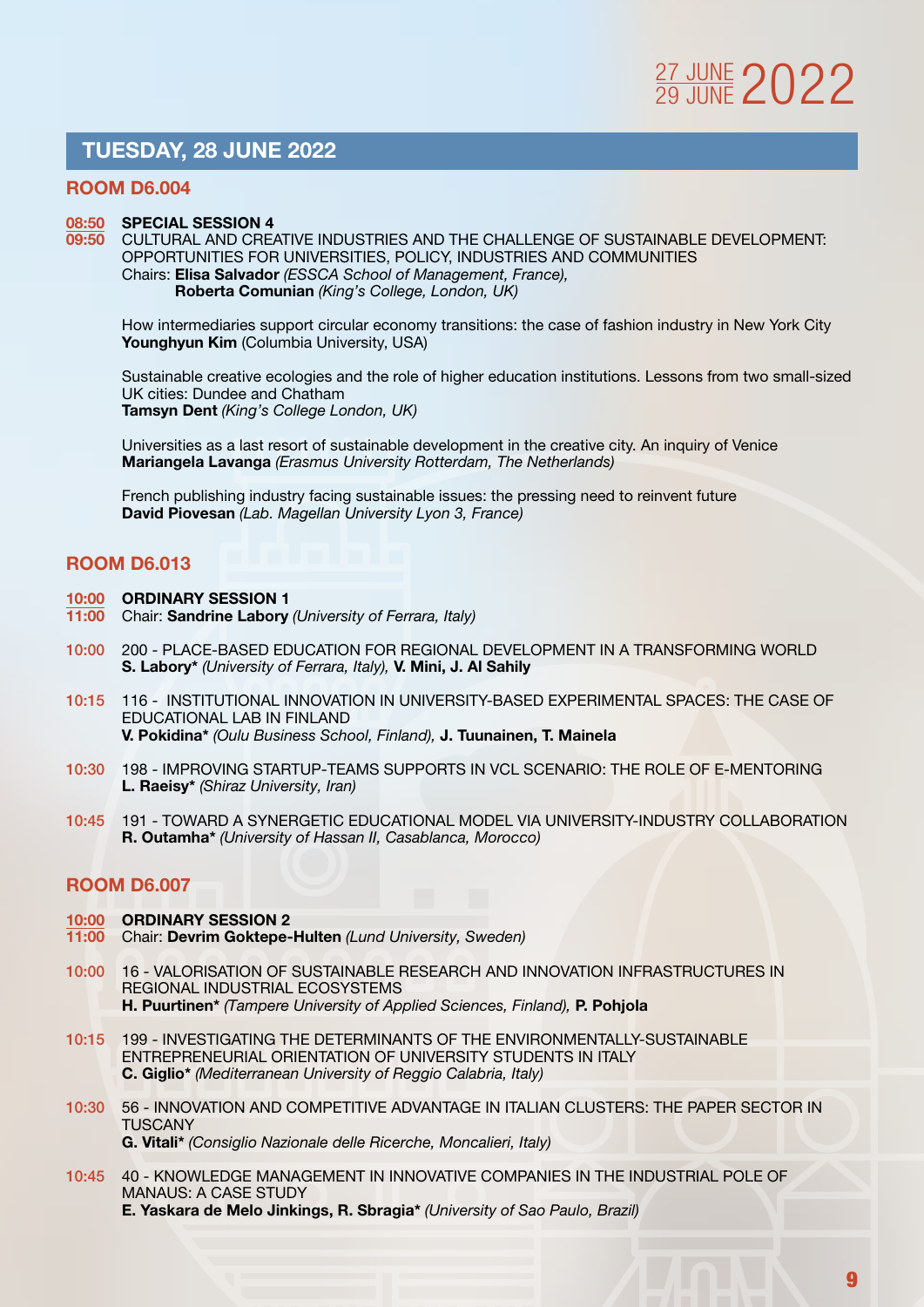**Governing new and traditional partnerships for innovation and development in the post-pandemic world**

## TUESDAY, 28 JUNE 2022

#### ROOM D6.004

I

#### 10:00 ORDINARY SESSION 3

- 11:00 Chair: Virginia Trigo *(ISCTE, University Institute of Lisbon, Portugal)*
- 10:00 51 THE ROLE OF NATIONAL ACADEMIES IN EXPLOITING THE TRIPLE HELIX PARADIGM TO CATALYSE RESPONSE, RECOVERY AND RESILIENCE TO COVID-19 T. Durrani\* *(University of Strathclyde, United Kingdom),* S. Forbes
- 10:15 85 -THE HEALTHCARE ACTOR AS AN INNOVATOR IN MEDICAL DEVICE DEVELOPMENT F. Salie\* *(University of Cape Town, South Africa)*
- 10:30 94 ENTREPRENEURIAL EDUCATION IN A MEDICAL CONTEXT THE EFFECT OF ENTREPRENEURIAL ORIENTATION ON THE PERFORMANCE OF DIGITAL HEALTH STARTUPS P. Schuh\* *(Westfälische Wilhelms-Universität Münster, Germany),* P. Rasche
- 10:45 20 APPROACHING E-HEALTH CONCEPT: ADVANTAGES, DISADVANTAGES, AND FUTURE DEVELOPMENT B. Nievas-Soriano, J. Uribe-Toril, J. Ruiz-Real\* *(University of Almeria, Spain)*

#### ROOM D6.001

- 10:00 ORDINARY SESSION 4
- 11:00 Chair: Amir Maghssudipour *(University of Florence, Italy)*
- 10:00 37 DISSEMINATION STRATEGY L. Affatato\* *(IPCB, Pozzuoli, Italy)*
- 10:15 146 A TRIPLE HELIX ACCELARATION PROGRAM FOR START-UP: A CASE STUDY BASED IN FLORENCE L. Donati, A. Maghssudipour\* *(University of Florence, Italy),* M. Bellandi
- 10:30 123 HOW DOES THE LOCALIZATION OF INNOVATIVE START-UPS NEAR THE UNIVERSITIES INFLUENCE THEIR PERFORMANCE? A. Micozzi\* *(Universitas Mercatorum, Rome, Italy),* V. Giannini
- 10:45 153 THE RELATION BETWEEN ECO-INNOVATION AND BUSINESSES: A BIBLIOMETRIC ANALYSIS L. Vaz\* *(Universidade da Beira Interior, Covilhã, Portugal),* L. Ferreira, M. Madeira, V. Trigo
- 11:00 *Coffee break*  11:20

- 11:20 ORDINARY SESSION 5
- 12:20 Chair: Marco Bellandi *(University of Florence, Italy)*
- 11:20 118 NESTED MULTI-LEVEL AND MULTI-HELIX INNOVATION DYNAMICS L. De Propris\*, M. Bellandi *(University of Florence, Italy)*
- 11:35 55 TRIPLE HELIX 'INFORMED' INDUSTRIAL TRANSFORMATIONS: THREE EXAMPLES IN AMERICAN HISTORY M. Best\* *(Old Marston, Oxford, United Kingdom)*
- 11:50 134 MULTIDIMENSIONAL PROXIMITY AND COOPERATIVE INNOVATION: EVIDENCE FROM CHINA'S HIGH-TECH INDUSTRY M. Xiao\* *(China University of Geosciences, Wuhan, China)*
- 12:05 127 INNOVATION AND PARTNERSHIPS IN TACKLING THE COVID-19 PANDEMIC: REPORTS FROM THE BRAZILIAN INNOVATION SYSTEM F. Lefevre, R. Faria, R. Pinheiro-Machado, P. Pereira Peralta, S. Carvalho\* *(National Institute or Intelectual Property Rio de Janeiro, Brazil)*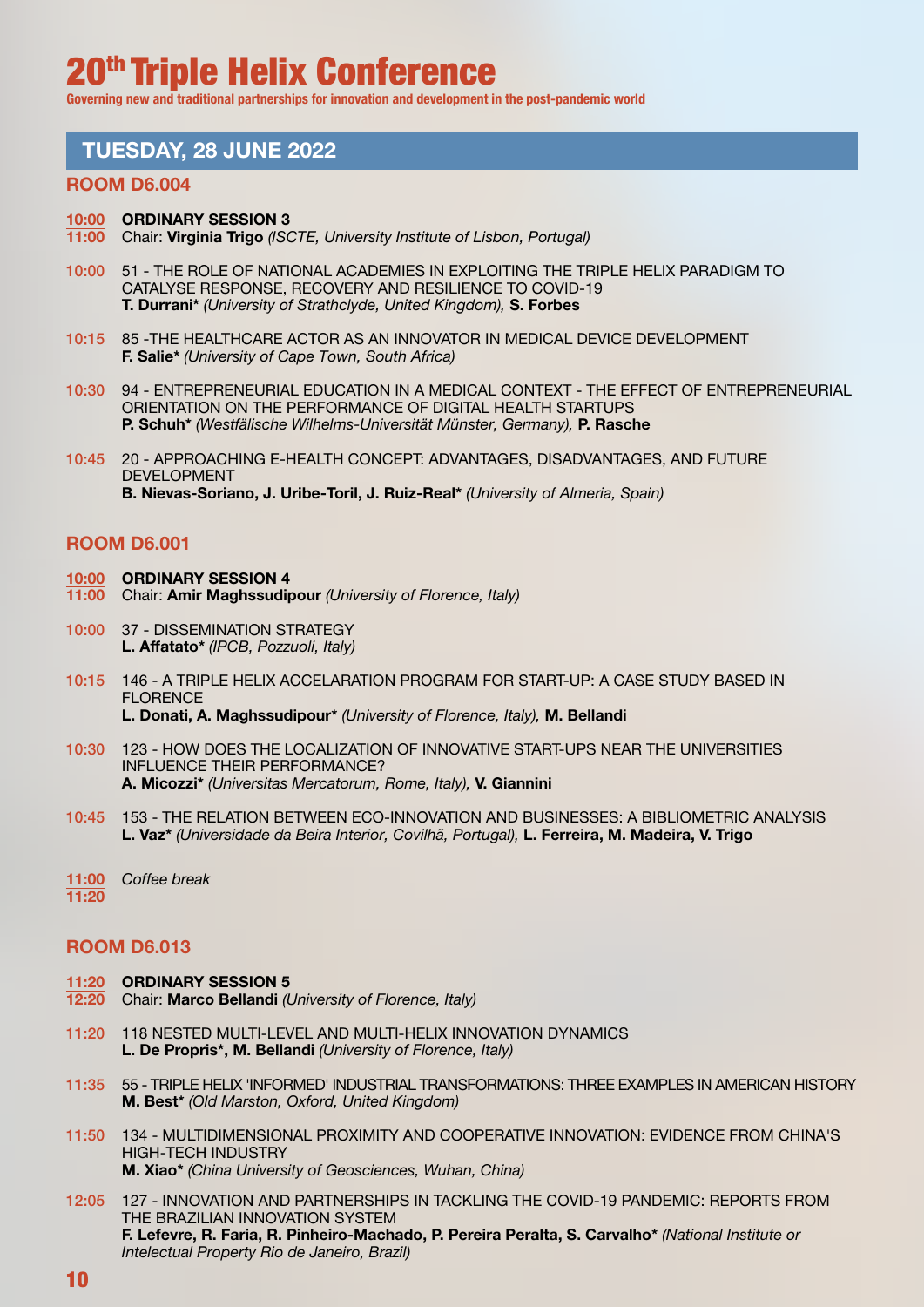# 27 JUNE 2022

## TUESDAY, 28 JUNE 2022

#### ROOM D6.007

#### 11:20 ORDINARY SESSION 6

- 12:20 Chair: Alexander Heichlinger *(GovInsight Member of the Board of the THA, Spain)*
- 11:20 113 INNOVATIVE CAPACITY IN TRIPLE HELIX PLATFORMS: AN ASSESSMENT OF NETWORK EFFICIENCY AND SOCIAL LEARNING H. Mudde\* *(Maastricht School of Management, The Netherlands),* A. Deresse
- 11:35 168 FACULTY'S MOTIVATION TO PARTICIPATE IN UNIVERSITY-INDUSTRY COLLABORATION: EMPIRICAL ANALYSIS FROM CHINESE UNIVERSITIES H. Fan\* *(East China University of Science and Technology, Shanghai, China)*
- 11:50 169 EMBRACING HETEROGENEITY ACROSS KIE FIRM TYPES FOR THE EVALUATION OF SBIR-LIKE PROGRAMS: EVIDENCE FROM BRAZIL S. Salles-Filho\* *(University of Campinas, Brazil),* B. Fischer, Y. Juk, F. Colugnati
- 12:05 188 ACADEMIC-CORPORATE COLLABORATION: THE BRAZILIAN CENTER FOR RESEARCH IN ENERGY AND MATERIALS PROJECT CASE S. Salles-Filho, A. Bin\* *(University of Campinas, Brazil),* A. Spatti, Y. Juk

#### ROOM D6.005

- 11:20 ORDINARY SESSION 7
- 12:20 Chair: Virginia Trigo *(ISCTE, University Institute of Lisbon, Portugal)*
- 11:20 109 KNOWLEDGE ECONOMY FOR SOCIAL DEVELOPMENT INITIATIVE D. Piaggesi\* *(Knowledge for Development (K4D), Alexandria, USA)*
- 11:35 131 APPROPRIABILITY OF SOCIAL INNOVATIONS BY INTELLECTUAL PROPERTY RIGHTS: THE CASE OF A SUSTAINABLE BRAZILIAN COMPANY F. Lefevre\* *(Federal Institute of Professional Education in Science and Technology, Rio de Janeiro, Brazil)*
- 11:50 141 BUILDING LONG-TERM PROSPERITY FOR A METROPOLITAN'S PERIPHERY P. Tero\* *(Swinburne University, Hawthorn, Australia)*
- 12:05 185 CASE: PRO\_MOVE LAJEADO, AN INNOVATION CITY MOVEMENT FOSTERED BY THE TRIPLE HELIX C. Fortes Zanin\* *(AGIL - Agencia de Inovação Local / Vale do Taquari - RS, Lajeado, Brazil)*

- 11:20 ORDINARY SESSION 8
- 12:20 Chair: Mario Biggeri *(University of Florence, Italy)*
- 11:20 5 A JUSTICE-BASED GOVERNANCE APPROACH FOR TRIPLE-HELIX PARTNERSHIP R. Dill Zuquetto\* *(Universidade do Vale do Rio dos Sinos, Porto Alegre, Brazil),* B. Volkmer Martins
- 11:35 21 UNIVERSITY SOCIAL ENTREPRENEURSHIP AND TRIPLE HELIX M. Coletti\* *(Grenoble Ecole de Management, Grenoble, France),* M. Fink, D. Maresch
- 11:50 78 A COMPREHENSIVE MODEL FOR INNOVATION ECOSYSTEMS C. Toth\* *(ZalaZONE Science Park Ltd., Zalaegerszeg, Hungary),* A. Hary
- 12:05 97 REDESIGNING BUSINESS SCHOOLS FOR THE WEB 3.0 ECONOMY: EXPLORING THE IMPLICATIONS AND PERTINENCE OF THEORY U D. Gopalkrishnan\* *(Middlebury College, San Francisco, USA),* N. Jackson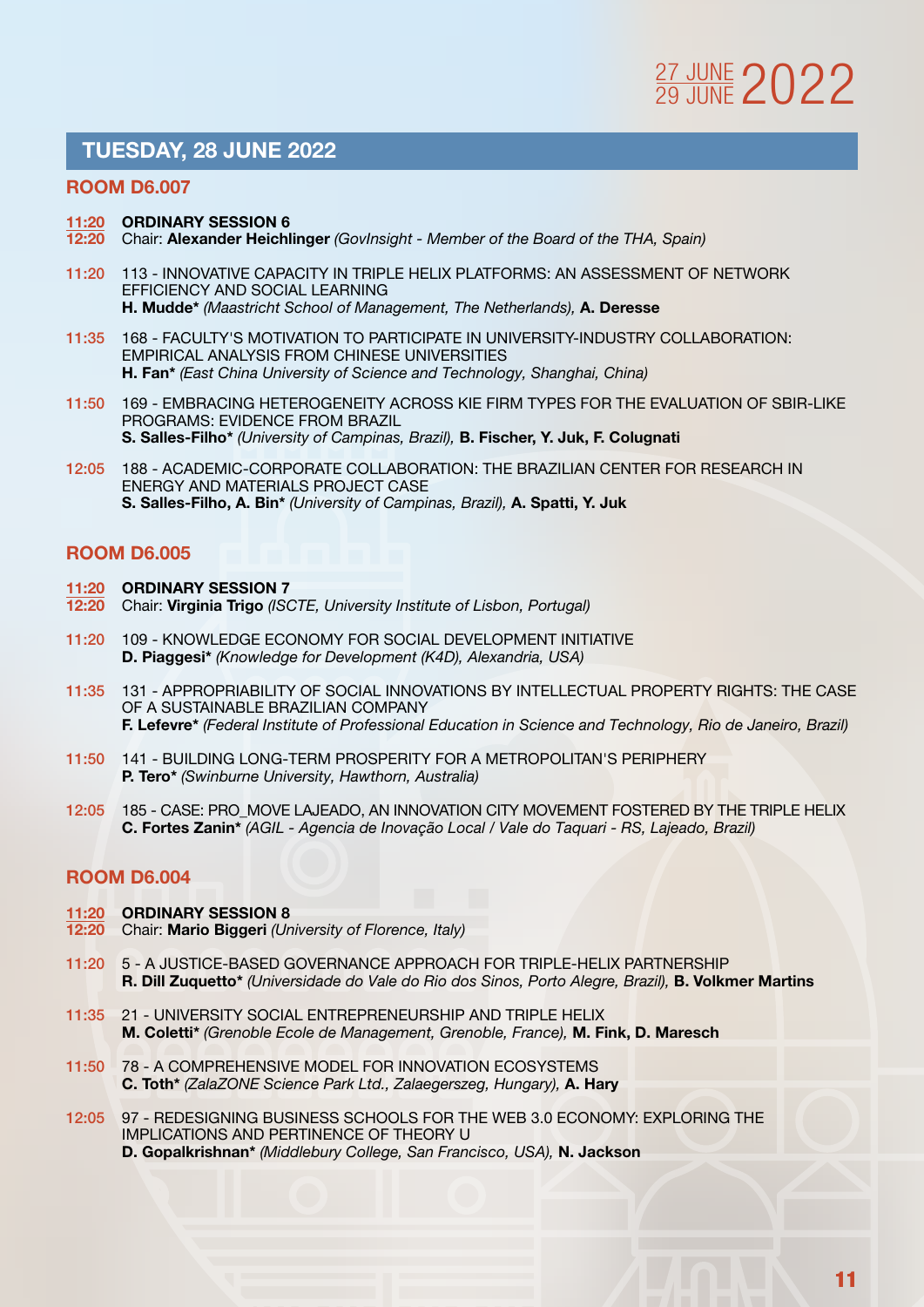**Governing new and traditional partnerships for innovation and development in the post-pandemic world**

## TUESDAY, 28 JUNE 2022

#### ROOM D6.001

#### 11:20 ORDINARY SESSION 9

- 12:20 Chair: Annalisa Caloffi *(University of Florence, Italy)*
- 11:20 88 QUADRUPLE AND QUINTUPLE HELICES: A SCIENTIFIC PRODUCTION OVERVIEW P. Rosa, R. Sartori\* *(UniCesumar, Maringá, Brazil),* H. Machado
- 11:35 69 MAPPING INNOVATION INTERMEDIARIES' TYPES AND FUNCTIONS: A COMPUTATIONAL REVIEW OF THE LITERATURE A. Caloffi\* *(University of Florence, Italy),* A. Colovic, V. Rizzoli, F. Rossi, M. Russo
- 11:50 144 OPEN INNOVATION TEST BEDS AS INNOVATIVE TRANSNATIONAL COOPERATIVE ASSOCIATIONS TO FOSTER INNOVATIONS AND TECHNOLOGY TRANSFERS: THE NEWSKIN OITB CASE R. Herault\* *(ALPHA-RLH, Talence, France),* C. Del Castillo, I. Tovena Pecault
- 12:05 10 TOWARDS AN ENTREPRENEURIAL UNIVERSITY? THE ANALYSIS OF THE FLUMINENSE FEDERAL UNIVERSITY INITIATIVES T. de Sá Carvalho Veasco\* *(Universidade Federal Fluminense, Volta Redonda, Brazil),* E. dos Reis Carraro, M. Amaral

#### ROOM D6.007

12:30 SPECIAL SESSION 5

13:30 DEEPENING UNDERSTANDING ON INNOVATION AND ENTREPRENEURSHIP FROM AFRICA: TRANSFORMATIONS, TRIPLE HELIX ACTORS INTERACTIONS, AND GOVERNANCE Chair: Chux Daniels *(University of Sussex, UK)*

Operationalising multi-country innovation and entrepreneurship support programmes in Africa. What does it take? Flora Ismail Tibazarwa *(Ecotek Limited, Tanzania)*

 Advancing innovation and entrepreneurship in Africa: a focus on ecosystem strengthening and inclusion of women and girls in digital technologies Diyé Dia *(ARISTARC Consultancy Ltd, Dakar, Senegal)*

Innovation policies for transformation in Africa: indicators, measurements, and impacts Michael Kahn *(Stellenbosch University, South Africa)*

Governing innovation and technology ecosystems for transformative change in Africa: perspectives from Nigeria Abiodun Egbetokun *(National Centre for Technology Management, Ile-Ife, Nigeria)*

#### ROOM D6.001

#### 12:30 SPECIAL SESSION 6

13:30 ENTREPRENEURSHIP EDUCATION IN THE CONTEXT OF TH APPROACHES Chairs: Rosa Grimaldi *(University of Bologna, Italy),*  Donato Iacobucci *(Polytechnic University of Marche, Italy)*

Entrepreneurial education in European universities Rosa Grimaldi *(University of Bologna, Italy),* Donato Iacobucci *(Polytechnic University of Marche, Italy)*

Knowledge, Innovation and entrepreneurship opportunities: the experience of Italian contaminationLabs Maria Chiara Di Guardo *(University of Cagliari, Italy)*

Entrepreneurial education within OECD: a focus on assessment schemes Raffaele Trapasso *(OECD, France)*

 Entrepreneurial education within Italian public research organizations: the NETVAL perspective on raising entrepreneurial awareness within TTOs Giuseppe Conti *(NETVAL and IUSS, Pavia, Italy)*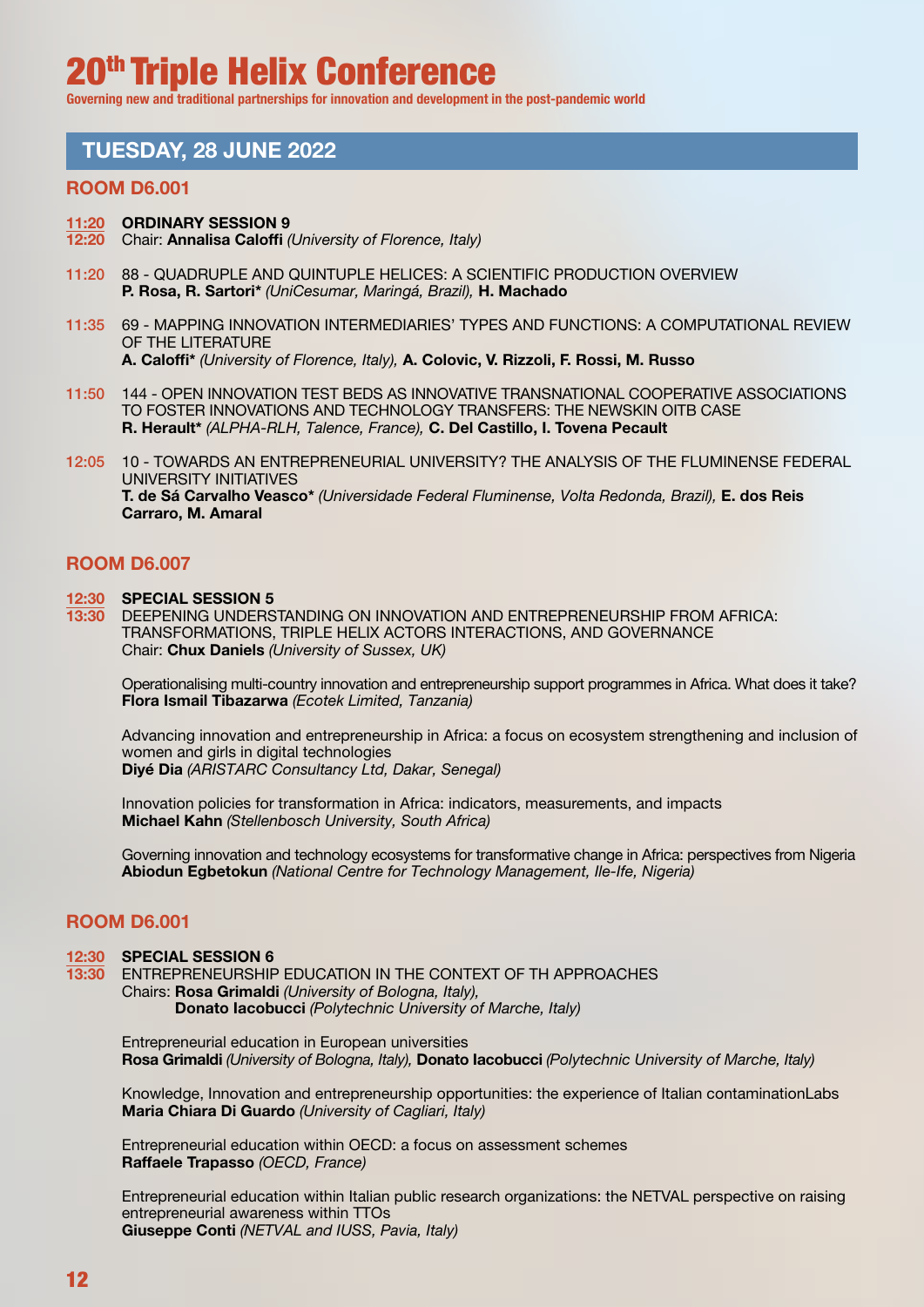## TUESDAY, 28 JUNE 2022

#### ROOM D6.004

#### 12:30 SPECIAL SESSION 7

13:30 ENTRETIME - TIME TO BECOME MORE ENTREPRENEURIAL UNIVERSITIES, TEACH THROUGH ENTREPRENEURSHIP AND CONNECT LOCAL ENTREPRENEURIAL ECOSYSTEMS INTERNATIONALLY Chair: Audrey Stolze *(Strascheg Center for Entrepreneurship, HM Hochschule München University of Applied Sciences, Germany)*

What is universities role in society and why quadruple helix dynamics matter Slavica Singer *(University of Osijek, Croatia)*

From learning to acting inside the classroom: Entrepreneurial coaching for creating business models Milena Stoycheva *(Junior Achievement, Bulgaria)*

 The future of Entrepreneurial Universities and why we must connect ecosystems internationally Klaus Sailer *(Strascheg Center for Entrepreneurship, HM Hochschule München University of Applied Sciences, Germany)*

#### ROOM D6.013

# 12:30 SPECIAL SESSION 8<br>13:30 A NEW INTERVENTIO

A NEW INTERVENTION LOGIC MOBILISING INNOVATION ECO-SYSTEMS, UNIVERSITIES AND PLACES: TOWARDS A NEW FORM OF REGIONAL INTELLIGENCE Chair: Dimitri Corpakis *(Friends of Smart Specialisation, former EU official, Belgium)*

Using regional competitive intelligence to design result-oriented innovation strategies Christian Saublens *(former CEO of EURADA-European Association of Development Agencies, Belgium)*

Governance creating novel and complex innovation ecologies Fatime Barbara Hegyi *(former Joint Research Centre, European Commission, Spain)*

Towards a future-oriented regional development Lucia Seel *(Independent Expert, Austria)*

Presenting a study on prioritisation in smart specialisation strategies in the EU Jan-Philipp Kramer *(EU-Services at Prognos AG, Belgium)*

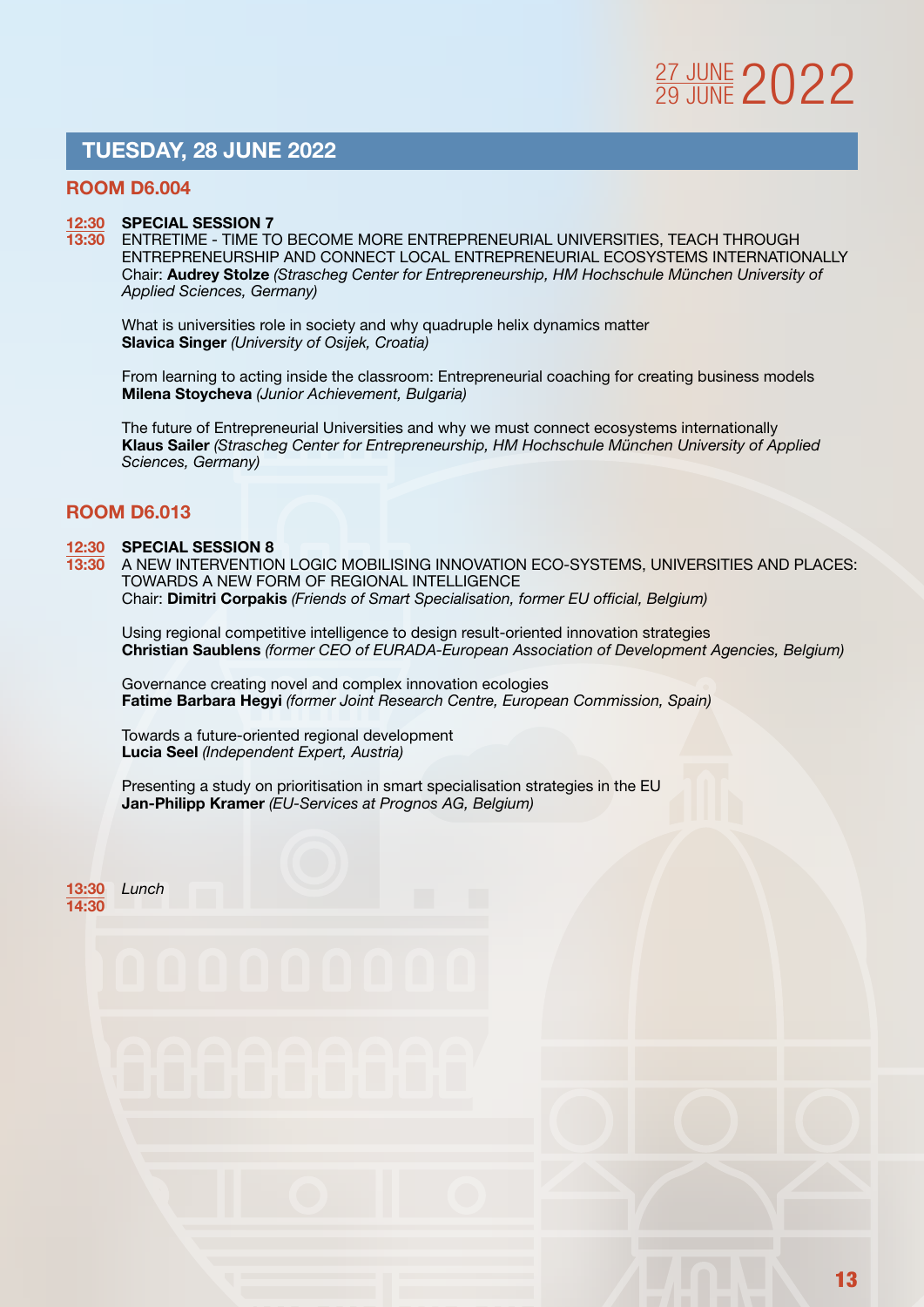**Governing new and traditional partnerships for innovation and development in the post-pandemic world**

# TUESDAY, 28 JUNE 2022

partnerships actually thrive

#### ROOM D6.018

#### 14:30 Plenary (Keynote dialogue)

16:00 NEW PARTNERSHIPS FOR INNOVATION AND DEVELOPMENT FACING CONTEMPORARY GLOBAL **CHALLENGES** Chair: Virginia Trigo *(ISCTE, University Institute of Lisbon, Portugal)*

 Jerome Engel *(UC Berkeley University, USA)* The clusters of innovation and the need of a culture of multiactor collaboration: an USA perspective Daria Tataj *(University of Manchester, UK)* Network Intelligence (nIQ). How to make innovation

16:00 *Coffee break* 

 $16:20$ 

#### ROOM D6.013

16:20 Semi Plenary 3. "Helixes for Peace (H4P)"

17:50 Chair: Alexander Heichlinger *(GovInsight - Member of the Board of the THA, Spain)* Elias Carayannis *(Washington University, USA)* David Campbell *(University of Vienna, Austria)*  Giorgia Giovannetti *(Delegate for international relations of the University of Florence and EUNIWELL networks, Italy) Promoted by the board of the THA, it will discuss how the triple helix framework incorporating, together* 

*with novelty production, value creation in markets, and public regulation, also environmental sustainability and democratic participation, may give clues for social progress, well-being strategies, and peace.*

#### ROOM D6.018

#### 16:20 Semi Plenary 4. "Triple E Awards and Accreditation Ceremony"

17:50 Chair: Thorsten Kliewe *(ACEEU, Accreditation Council for Entrepreneurial and Engaged Universities)* The Accreditation Council for Entrepreneurial and Engaged Universities will announce and present the winners of the ACEEU Triple E Awards 2022.

*It is time to celebrate excellence! In the Triple E Awards Ceremony, leaders, practitioners and academics,*  who are driving entrepreneurship and engagement in higher education, will be recognised as finalists and *winners of the European version of the Awards. See also at https://www.aceeu.org/*

#### ROOM D6.013

#### 18:00 Semi Plenary 5. The evaluation of the social impact of the university: the Italian experience (VQR 19:00 Third Mission, ANVUR)

Chair: Rosa Grimaldi *(University of Bologna, Italy)*

 Antonio Felice Uricchio *(President of National Agency for the Evaluation of Universities and Research Institutes, Italy)*

Sauro Longhi *(Polytechnic University of Marche, Italy)*

Brigida Blasi *(Head of Third mission and Societal Impact Office ANVUR, Italy)*

Sandra Romagnosi *(Third mission and Societal Impact Office ANVUR, Italy)*

*Organized by the National Agency for the Evaluation of Universities and Research Institutes - ANVUR, it will present the result of an upgraded exercise of evaluation of the quality of the third mission of the Italian Universities.*

#### ROOM D6.018

#### 18:00 Semi Plenary 6. Cluster of Innovation in the Age of Disruptions (Book presentation)

19:00 Chair: Jerome Engel *(UC Berkeley University, USA)*

Aline Figlioli *(University of Brighton, UK)*

Josep Pique *(La Salle - Ramon Llull University, Spain)*

Virginia Trigo *(Iscte University Institute of Lisbon, Portugal)*

*The book (Clusters of Innovation in the Age of Disruption), and its contributing authors on this panel, present a fascinating series of country-specific "case studies" that show the potential and the difficulties associated with growing innovation and entrepreneurial clusters in an era of economic, social, and political disruption.*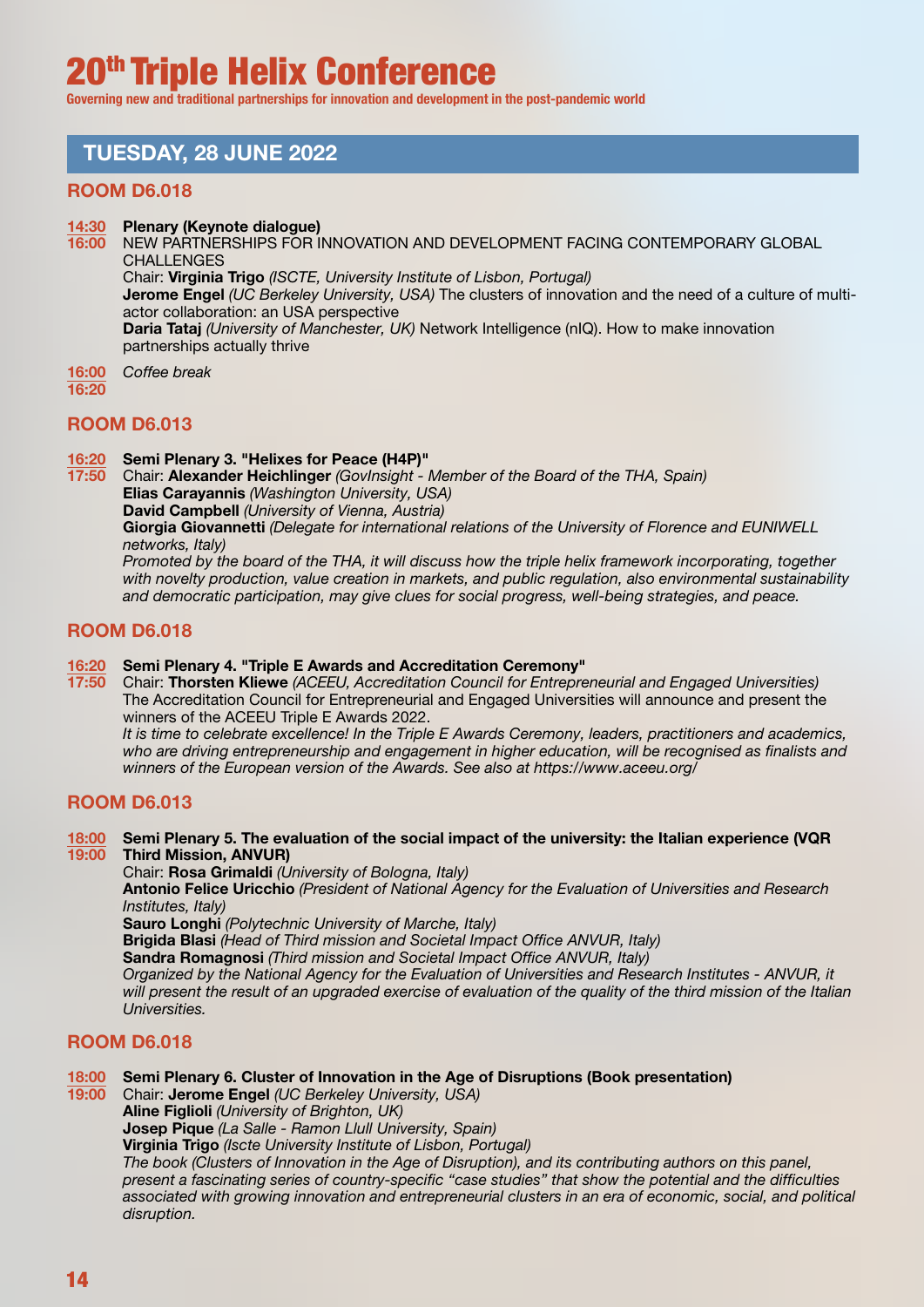

## WEDNESDAY, 29 JUNE 2022

#### ROOM D6.001

#### 08:50 ORDINARY SESSION 10

- 09:50 Chair: Lorenzo Zanni *(University of Siena, Italy)*
- 08:50 74 PATHWAY TOWARDS TRIPLE HELIX: TECHNOLOGY DEVELOPMENT EVALUATION IN ETHIOPIAN SCIENCE AND TECHNOLOGY UNIVERSITIES A. Braun Strelcova\* *(Max Planck Institute for the History of Science, Berlin, Germany),* M. Barekew Liche
- 09:05 66 CAN MARKETING BE USEFUL IN IMPROVING RELATIONS BETWEEN ACTORS ON THE INNOVATION SCENE? A. Jasiński\* *(University of Warsaw, Poland)*
- 09:20 170 TRIPLE HELIX AND INDUSTRY 4.0: A BIBLIOMETRIC ANALYSIS AND SYSTEMATIC LITERATURE REVIEW N. Fiorini, E. Casprini, T. Pucci, G. Bortoluzzi, L. Zanni\* *(University of Siena, Italy)*
- 09:35 87 IMPLEMENTING THE SCIENCE AND TECHNOLOGY AGENDA THROUGH STATE PROGRAMS FOR THE DEVELOPMENT OF TECHNOLOGIES AND INNOVATIONS WITH THE PARTICIPATION OF TRIPLE HELIX ACTORS L. Kobzeva<sup>\*</sup> *(National Research Tomsk State University, Tomsk, Russian Federation)*, E. Gribov, M. Snigireva, V. Raevskaya

#### ROOM D6.013

- 08:50 ORDINARY SESSION 11
- 09:50 Chair: Mario Biggeri *(University of Florence, Italy)*
- 08:50 130 UNCERTAINTY MANAGEMENT IN INNOVATION ECOSYSTEMS A. Rosa Souza Luz\* *(La Salle - Ramon Llull University, Spain),* K. Faccin, J. Pique
- 09:05 136 IMPLEMENTATION OF TRIPLE HELIX RELATIONS FOR SUSTAINABLE CITIES: FUTURE BY LUND D. Göktepe-Hulten\* *(Lund University, Sweden)*
- 09:20 90 PROPENSITY OF ACADEMICS TO TAKE PART IN THE THIRD MISSION INDIVIDUAL, ORGANISATIONAL, AND SOCIETAL PREDICTORS OF SOCIO-ECONOMIC ENGAGEMENT V. Karlsdottir\* *(University of Iceland, Reykjavik, Iceland)*
- 09:35 154 PROPOSING A FRAMEWORK FOR DEVELOPING INNOVATION DISTRICTS: A PERFORMANCE ASSESSMENT C. Rapetti\* *(La Salle - Ramon Llull University, Spain),* J. Pique, H. Etzkowitz, J. Duran Encalada, D. Grimaldi, F. Miralles

- 08:50 ORDINARY SESSION 12
- 09:50 Chair: Monica Barni *(University for foreigners of Siena, Italy)*
- 08:50 50 UNIVERSITY ALLIANCES: HOW TRANSNATIONAL COLLABORATION FACILITATES AND/OR INHIBITS REGIONAL RELEVANCE L. Zenkiene\* *(TU Dortmund University, Dortmund, Germany),* L. Leisyte
- 09:05 95 TRIPLE HELIX AND LEADERS OF THE WORLD: A MODEL FOR INTERNATIONAL ENGAGEMENT IN EDUCATION, INDUSTRY, GOVERNMENT, NONPROFIT INSTITUTIONS, AND COMMUNITIES J. Williams\* *(Virginia Polytechnic Institute and State University, Hertford, USA)*
- 09:20 121 CHALLENGES AND STRATEGIES FOR THE INTERNATIONALIZATION OF HIGHER EDUCATION IN AFRICA TO CONNECT TO GLOBAL KNOWLEDGE M. Moshtari, A. Safarpour\* *(Tampere University, Finland),* M. Taheriruh
- 09:35 182 ACADEMIC DIASPORA ENGAGEMENT TO ENHANCE INTERNATIONALIZING OF HIGHER EDUCATION INSTITUTIONS M. Moshtari, M. Ghorbani\* *(Sharif University of Technology, Tehran, Iran)*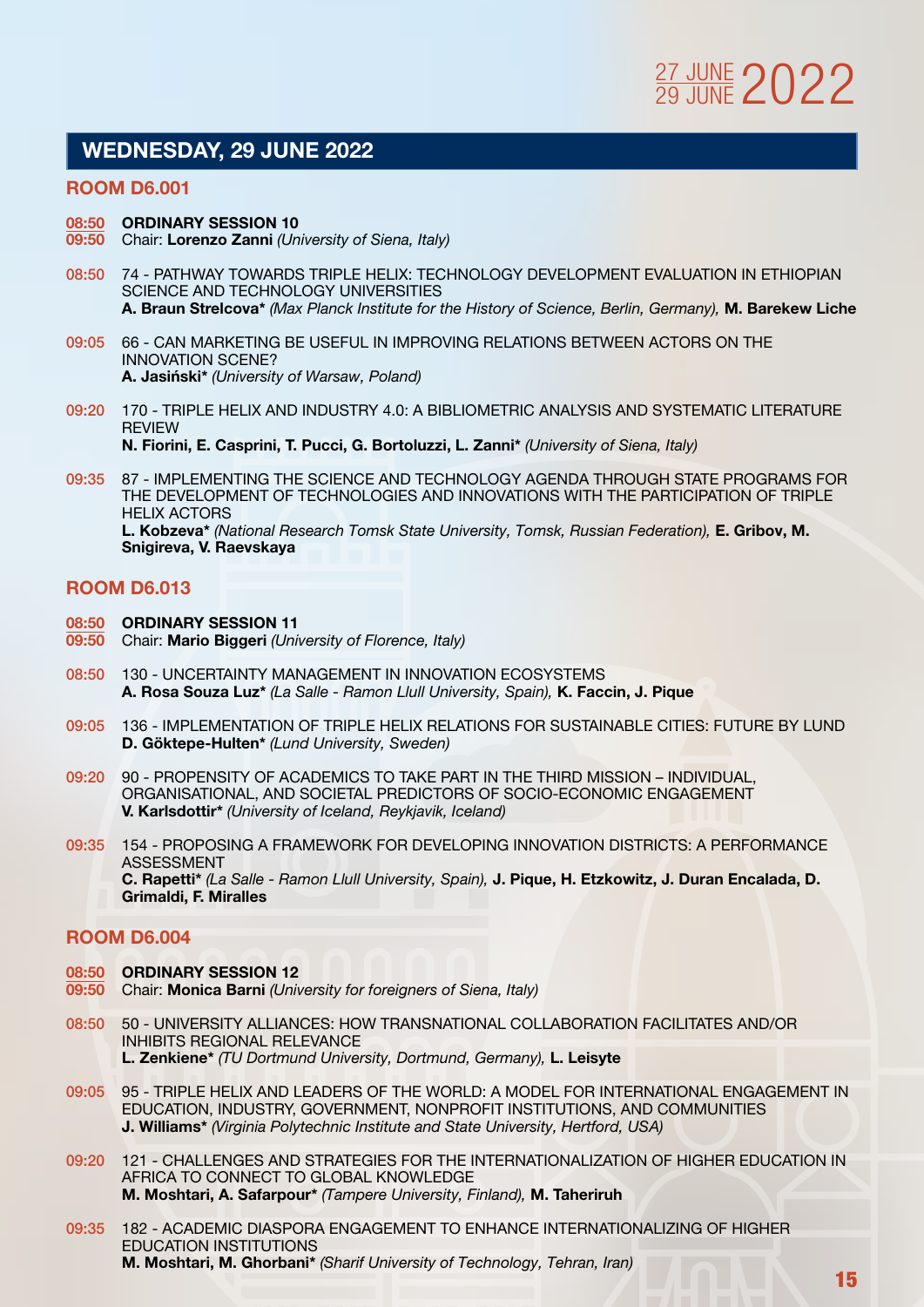**Governing new and traditional partnerships for innovation and development in the post-pandemic world**

## WEDNESDAY, 29 JUNE 2022

#### ROOM D6.007

#### 08:50 ORDINARY SESSION 13

- 09:50 Chair: Daria Tataj *(University of Manchester, UK)*
- 08:50 183 UNIVERSITY-INDUSTRY COOPERATION WITHIN THE TUSCAN WINE SECTOR: SOCIAL INNOVATION IMPLICATIONS J. Cammeo\* *(University of Siena, Italy),* L. Zanni, E. Casprini
- 09:05 28 BARRIERS OF ENTRY FOR FEMALE ENTRENEURSHIP: THE EXPERIENCE OF THE INLAND RURAL AREAS IN ALMERÍA (SPAIN) J. Uribe-Toril\* *(University of Almeria, Spain),* J. de Pablo Valenciano, J. Milan García, N. Rueda López
- 09:20 67 AHEAD OF NOT BEHIND THE PANDEMIC: SINGAPORE' STRATEGIES IN THE AQUACULTURE SECTOR TOWARD FOOD SECURITY R. Kamondetdacha\* *(School of Agricultural Resources, Bangkok, Thailand)*

#### ROOM D6.004

#### 10:00 SPECIAL SESSION 9 11:00 S&T PARKS FOR TRIPLE HELIX GROWTH Chair: Muhammad Rehan Younus *(University of Sialkot, Pakistan)*

Role of S&T parks in the technological equality in the world Rahmat Ullah *(Sialkot Technology Park, University of Sialkot, Pakistan)*

Role of S&T parks and technology diffusion: policy for industrial clusters Emanuela Todeva *(Research Center Business Clusters, Networks & Economic Development, London UK)*

#### ROOM D6.007

10:00 SPECIAL SESSION 10

11:00 DESIGN, INNOVATION AND CITIES: WHAT CHALLENGES FOR POLICY MAKING Chair: Grazia Concilio *(Polytechnic University of Milan, Italy)*

Cities as farms of innovation epiphanies. Evidence from the playground Francesco Molinari *(designscapes.eu Project Manager, ANCI Toscana, Italy)*

Building capacity through collaborative reflection with successful projects Ingrid Mulder *(TU Delft, Participatory City Making lab, The Netherlands)*

What challenges for cities and design? Grazia Concilio *(Polytechnic University of Milan, Italy)*

From missions to cities through design: what goals for policy making? Nicola Morelli *(Aalborg University, Denmark)*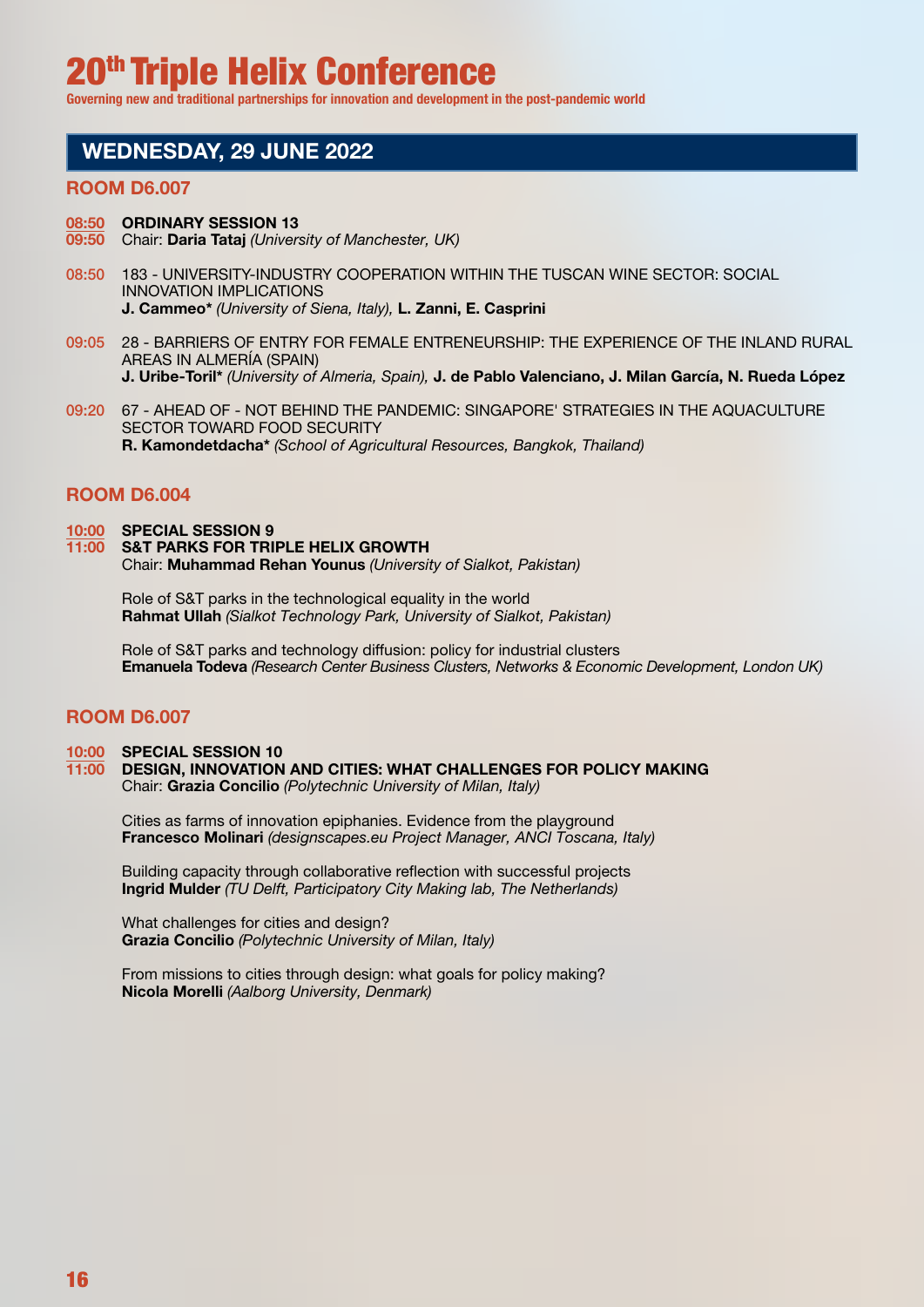## WEDNESDAY, 29 JUNE 2022

#### ROOM D6.013

#### 10:00 SPECIAL SESSION 11

11:00 THE TRIPLE HELIX MODEL AT REGIONAL LEVEL: HOW TRIPLE HELIX CHAPTERS FACILITATE POST COVID RECOVERY: IDEAS, ACTIONS, RESEARCH AND POLICY RECOMMENDATIONS Chair: Aline Figlioli *(University of Brighton, UK)*

Triple Helix Chapter Kazakhstan: the new matrices of economic systems Elmira Eralina *(Turan University, Kazakistan)*

 Examples of the Triple Helix model implementation as a response to the pandemic: rethinking regional economy specializations, mass retraining for people who have lost their jobs, designing a new city district. Liana Kobzeva *(Tomsk State University, Russia)*

Mobilisation and integration of research & development in Nigeria using Triple Helix Abdulmalik Halilu *(Nigerian Content Development and Monitoring Board - NCDMB, Nigeria)*

#### ROOM D6.001

#### 10:00 SPECIAL SESSION 12

11:00 PATHS TOWARDS A COMMON SUSTAINABILITY AGENDA Chair: Mario Biggeri *(University of Florence, Italy)*

> Shared agendas for sustainability and social change in the Catalonian region Alejandra Boni *(Universitat Politècnica de València, Spain)*

 Reshaping sociotechnical systems to achieve societal challenges: the role of systemic metaintermediaries Elena Prodi *(University of Bologna, Italy)*

Industrial policy, structural change sustainability and the role of innovation agencies Lorenzo Cresti *(Sant'Anna School of Advanced Studies, Pisa, Italy)*

 The engine of quadruple helix for sustainable human development: the role of civicness and spirituality Mario Biggeri *(University of Florence, Italy)*

11:00 *Coffee break*  11:20

- 11:20 ORDINARY SESSION 14
- 12:20 Chair: Annalisa Caloffi *(University of Florence, Italy)*
- 11:20 124 NEO-TRIPLE HELIX MODEL OF INNOVATION ECOSYSTEMS: INTEGRATING TRIPLE, QUADRUPLE AND QUINTUPLE HELIX MODELS Y. Cai\* *(Tampere University, Finland)*
- 11:35 164 THE TRIPLE HELIX RELATIONSHIPS: A PARADIGM FOR FUTURE STUDIES AND TECHNOLOGY FORESIGHT E. Martini\* *(G. Fortunato University, Benevento, Italy)*
- 11:50 76 THE INHIBITORS TO THE COMMERCIALIZATION OF UNIVERSITY INVENTIONS E. Ughetto\* *(Polytechnic University of Turin, Italy),* E. Paolucci, D. Battaglia
- 12:05 189 THE TRIPLE HELIX MODEL EVOLUTION: A SOCIAL NETWORK ANALYSIS M. Schocair\* *(São Paulo University, Brazil),* G. Porto, A. Dias, S. Galina, M. Amaral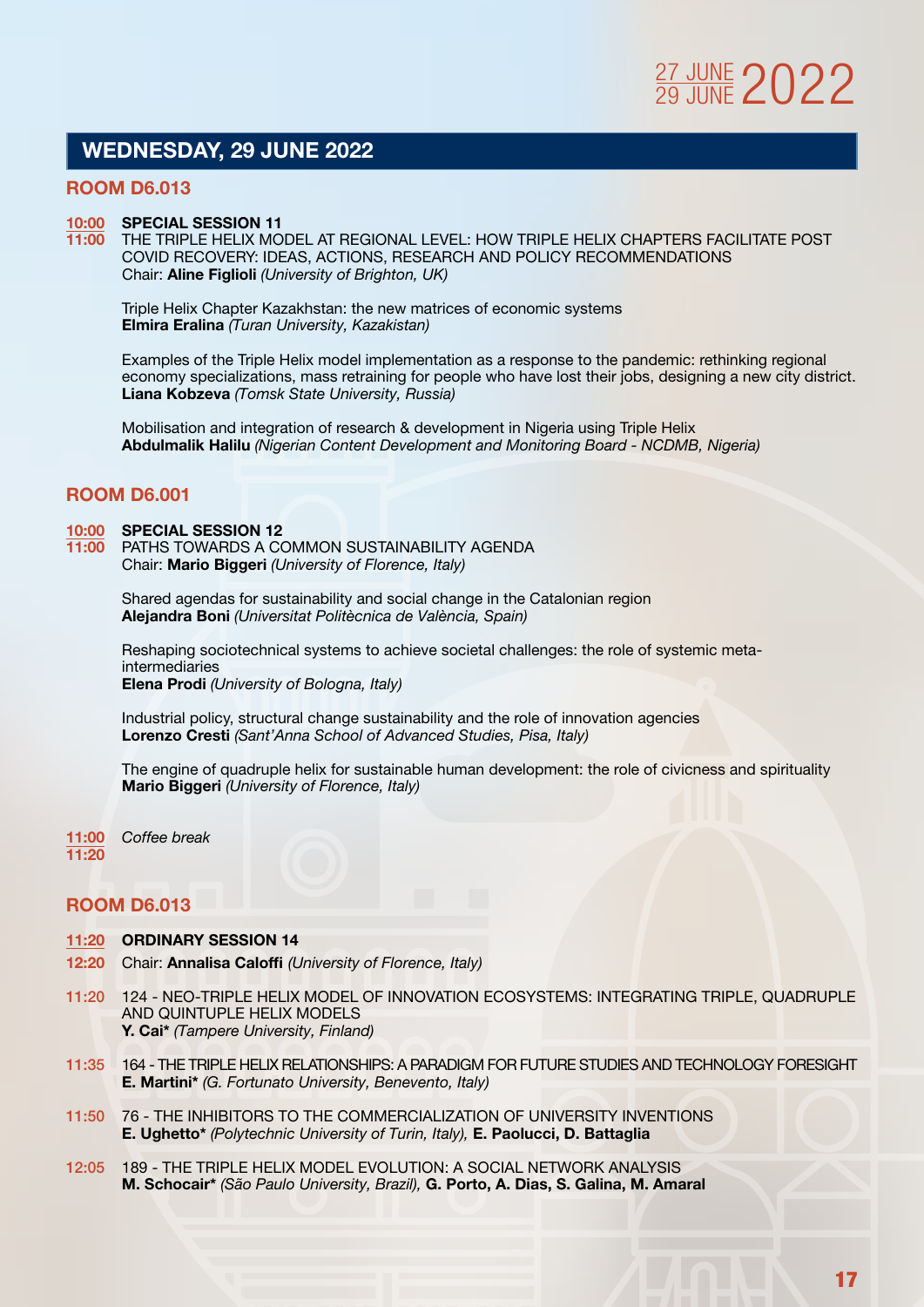**Governing new and traditional partnerships for innovation and development in the post-pandemic world**

## WEDNESDAY, 29 JUNE 2022

#### ROOM D6.001

#### 11:20 ORDINARY SESSION 15

- 12:20 Chair: Josep Pique *(La Salle Ramon Llull University, Spain)*
- 11:20 73 STRUGGLE OR FAST VICTORY? A COMPETENCE-BASED APPROACH TO SPIN-OFF FIRMS ACTIVE IN ENERGY INVENTIONS, WITH A FOCUS ON LOCAL UNIVERSITY ECOSYSTEMS. M. Van Geenhuizen\* *(Delft University of Technology, The Netherlands),* N. Razieh
- 11:35 167 HETEROGENEOUS EFFECTS OF SPINOFF FOUNDATIONS ON THE MEANSOF TECHNOLOGY TRANSFER: THE ROLE OF PAST ACADEMIC-INDUSTRY COLLABORATIONS L. Rubini\* *(University of Ferrara, Italy),* C. Pollio, G. Gaeta, E. Barbieri
- 11:50 129 STARTUPS DYNAMIC CAPABILITY: A PATH TO FOSTER COLLABORATION WITH LARGE COMPANIES IN OPEN INNOVATION PROJECTS A. Rosa Souza Luz\* *(La Salle - Ramon Llull University, Spain),* M. Adan De Manuel, J. Pique
- 12:05 150 FIOCRUZ AND ASTRAZENECA A SUCCESS CASE IN AN ADVERSE SCENARIO A. Goncalves\* *(Instituto Nacional de Propriedade Intelectual, Rio De Janeiro, Brazil),* M. Vieira Da Luz

#### ROOM D6.007

- 11:20 ORDINARY SESSION 16
- 12:20 Chair: Devrim Goktepe-Hulten *(Lund University, Sweden)*
- 11:20 155 INDIVIDUAL AND ORGANIZATIONAL FACTORS IN ACADEMIC ENGAGEMENT: A LABORATORY-LEVEL ANALYSIS L. Dantas\* *(São Paulo University, Brazil),* A. Dias
- 11:35 91 EXPERIENCE OF UNIVERSITIES IN PHARMACEUTICAL UNIVERSITY-INDUSTRY R&D COOPERATION: THE CASE OF ISTANBUL İ. Güneş\* *(Istanbul University, Turkey)*
- 11:50 22 THE LOCALIZED EXPLORATION TOWARDS THE THIRD MISSION IN BRAZILIAN ENTREPRENEURIAL UNIVERSITIES A. Stolze\* *(Strascheg Center for Entrepreneurship, Munich, Germany),* M. Amaral, A. Ferreira
- 12:05 192 TRIPLE HELIX IN INNOVATION IN THE MANAUS FREE TRADE ZONE: AMAZONAS STATE UNIVERSITY AND THE UNIVERSITY-STATE-COMPANY PARTNERSHIP IN THE DEVELOPMENT OF INNOVATION PROJECTS TO FACE THE COVID-19 PANDEMIC. J. Matias\* *(São Paulo University, Brazil),* M. Oliveira jr.

- 11:20 ORDINARY SESSION 17
- 12:20 Chair: Marco Bellandi *(University of Florence, Italy)*
- 11:20 165 THE SUSTAINABLE TRIPLE HELIX: OPERATIONALIZING THE SUSTAINABILITY AGENDA IN THE GERMAN NORTHERN BLACK FOREST NATIONAL PARK C. Gebhardt\* *(Drees & Sommer SE, Zürich, Switzerland),* M. Almeida, H. Etzkowitz
- 11:35 117 THE EVOLUTIONARY EMERGENCE OF A QUINTUPLE HELIX LOGICS: A CASE STUDY OF PLACE-BASED AGRONOMIC INNOVATION G. Stefani\* *(University of Florence, Italy),* L. Donati, M. Bellandi
- 11:50 111 DIGITAL ENABLERS OF SUSTAINABLE RURAL DEVELOPMENT: A CASE STUDY OF A SOCIAL ENTERPRISE'S SUCCESS C. Ravetti\* *(Polytechnic University of Turin, Italy),* P. Taticchi
- 12:05 187 INNOVATION FOR A SUSTAINABLE WORLD: AMAZON STARTUPS K. Pinto, C. Fernandes, M. Oliveira jr.\* *(São Paulo University - SP, Brazil)*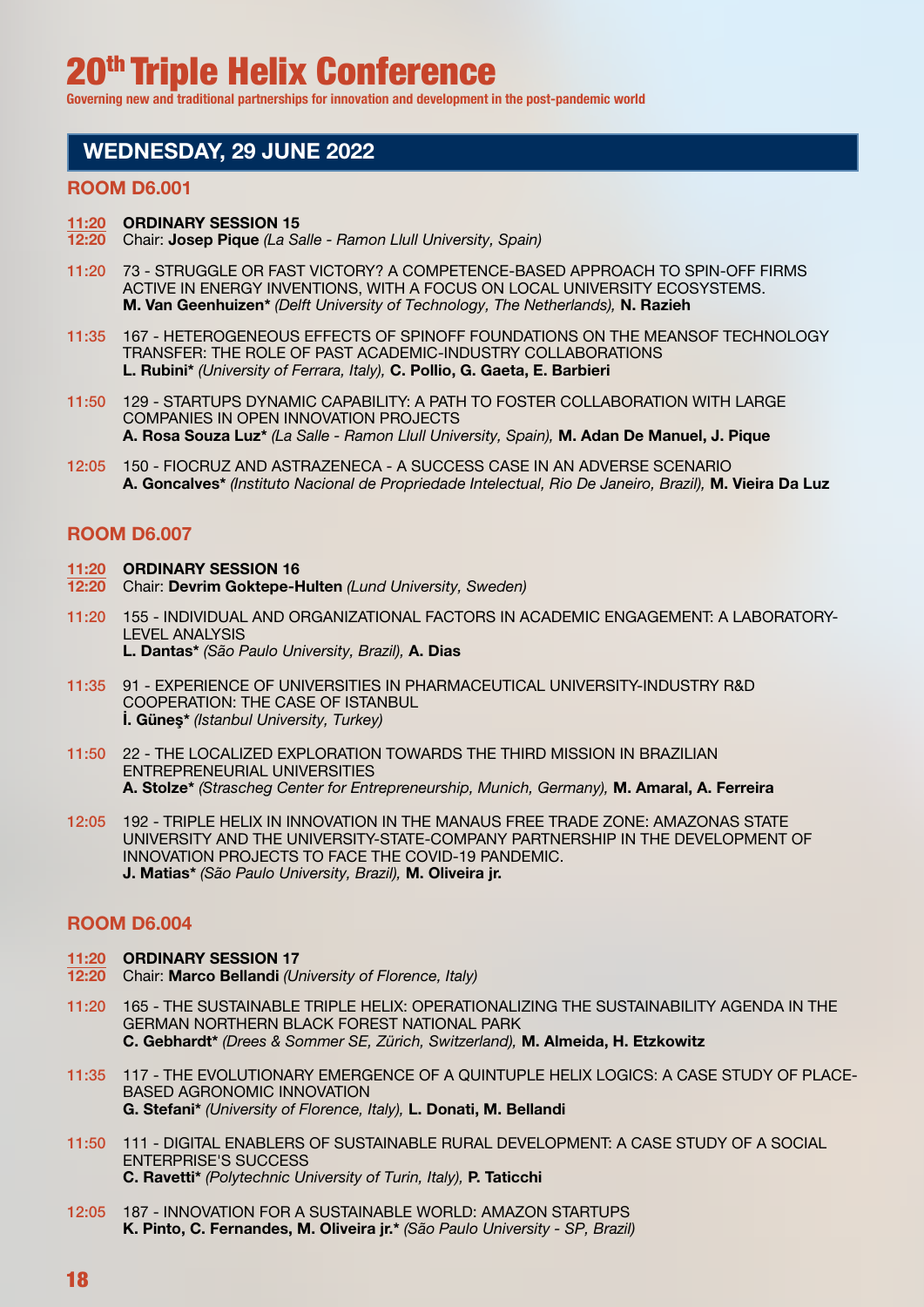

## WEDNESDAY, 29 JUNE 2022

#### ROOM D6.005

#### 12:30 ORDINARY SESSION 18

- 13:30 Chair: Josep Pique *(La Salle Ramon Llull University, Spain)*
- 12:30 186 CREATING A COOPERATION NETWORK AS A DIRECTION OF ENTREPRENEURIAL DISCOVERY PROCESS DEVELOPMENT. IMPLICATIONS FOR EU REGIONS G. Bednarczyk\* *(University of Łódź, Poland)*
- 12:45 99 ON THE NAME CHANGING OF AREAS OF INNOVATION A. Giglio Hirtenkauf\* *(La Salle - Ramon Llull University, Spain),* K. Gurses, L.D.W. Thomas
- 13:00 80 ACROSS DISCIPLINES, TO MAKE AN IMPACT.THE TECHNOLOGICAL IMPACT OF BOUNDARY-SPANNING RESEARCH PROJECTS L. Toschi\* *(University of Bologna, Italy),* F. Munari, H. Morais Righi

#### ROOM D6.001

- 12:30 ORDINARY SESSION 19
- 13:30 Chair: Emanuele Fiore *(National Research Council CNR, IPCB and THA Executive Committee, Italy)*
- 12:30 60 EMERGE AMAZÔNIA: UNIVERSITY-INDUSTRY RELATIONSHIP TO LEVERAGE SCIENCE-BASED STARTUPS FROM AMAZON BIODIVERSITY D. Pimentel<sup>\*</sup> *(Emerge Consultoria e Treinamentos LTDA, São Paulo, Brazil)*, L. Delgado
- 12:45 57 THE CHALLENGES AND TRENDS OF INNOVATION IN THE POST-COVID WORLD AND THE LESSONS FOR RIO DE JANEIRO STATE: AN ANALYSIS BASED ON THE "INNOVATION DIALOGUES – 2021" SERIES OF EVENTS G. de Oliveira Santos\* *(UFRJ - Grupo de economia da inovação, Rio de Janeiro, Brazil),* J. Bloomfield Gama Zardo, C. Tourinho Jaguaribe, E. Moreira Pacheco
- 13:00 31 EUE2030: BUILDING GIPUZKOA'S UNIVERSITY-BUSINESS COOPERATION 2030 STRATEGY M. Vivar-Simón\* *(Mondragon Unibertsitatea, Arrasate-Mondragón, Spain),* N. Zabaleta, A. Basañez, J. De la Torre, A. Urruzuno
- 13:15 142 TECNIO AS A POLITICAL ACTION ON TH MODEL IN CATALONIA: A COMMERCIAL MISMATCH BETWEEN GOVERNMENT'S POLICY AND TECHNOLOGY GENERATOR'S REALITY R. Vidal\* *(Polytechnic University of Catalonia (UPC), Terrassa, Spain),* E. García Álvarez, J. Simón Guzmán

#### ROOM D6.013

- 12:30 ORDINARY SESSION 20
- 13:30 Chair: Daria Tataj *(University of Manchester, UK)*
- 12:30 11 MICRO AND SMALL BUSINESS INNOVATION INDICATORS IN BRAZIL: A META-SYNTHESIS MODEL BUILDING J. Souza Maia, E. dos Reis Carraro, M. Amaral\* *(Universidade Federal Fluminense, Volta Redonda, Brazil)*
- 12:45 62 WHO DOES LEAD INNOVATION IN AUTOMOTIVE LIVING LABS? COMPARING EXPERIENCES IN THE EUROPEAN LANDSCAPE

S. Della Santa\* *(University of Modena and Reggio Emilia, Italy),* G. Tagliazucchi, G. Marchi

- 13:00 181 RESEARCH, INNOVATE AND EMERGE (RIEM): LESSONS FROM A PROGRAMME FOR STRENGTHENING THE CAPACITY FOR BUSINESS-UNIVERSITY COLLABORATIVE RESEARCH AND INNOVATION IN THE UK M. Joseph\* *(Brunel University, London, United Kingdom)*
- 13:15 158 SOUTH AFRICA'S RESEARCH UNIVERSITIES SOCIAL CONTRACT, THIRD MISSION AND **COLLABORATION** M. Kahn\* *(University of Stellenbosch, South Africa)*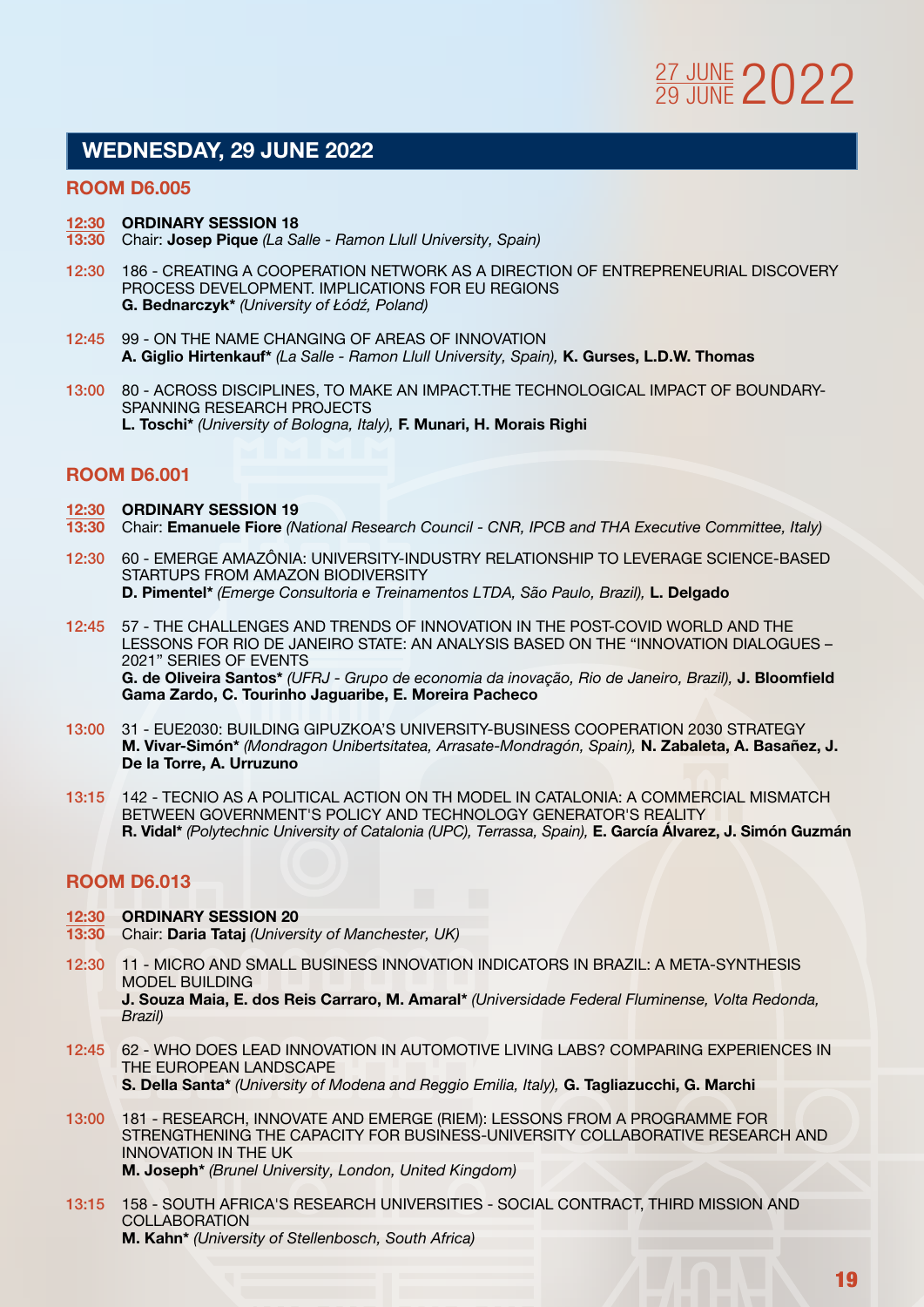**Governing new and traditional partnerships for innovation and development in the post-pandemic world**

## WEDNESDAY, 29 JUNE 2022

#### ROOM D6.007

#### 12:30 ORDINARY SESSION 21

- 13:30 Chair: Carina Rapetti *(La Salle Ramon Llull University, Spain)*
- 12:30 128 PROCESSING SOCIETAL EXPECTATIONS: DECISION-MAKING ON ENTREPRENEURSHIP EDUCATION IN THE ENTERPRISING RESEARCH UNIVERSITY J. Tuunainen\* *(University of Oulu, Finland),* K. Kantasalmi
- 12:45 126 HOW RESEARCH UNIVERSITIES COULD BE FULLY ENTREPRENEURIAL? THE CASE OF THE NATIONAL UNIVERSITY OF MEXICO UNAM L. Corona-Trevino\* *(UNAM National University of Mexico, Mexico City, Mexico)*
- 13:00 68 SATELLITE UNIVERSITY CAMPUSES AND STRUCTURAL CHANGE IN ITALY P. Seri, L. Compagnucci\* *(University of Macerata, Italy)*
- 13:15 65 EXPLORING HOW PLATFORMS FOR HELIXES CAN COME TO BE INVESTIGATING CROSS-SECTOR COLLABORATION IN THE CONSTRUCTION AND REAL ESTATE INDUSTRY C. Wigren-Kristoferson, A. Thomasson, K. Staffansson Pauli\* *(Malmö University, Sweden)*

- 12:30 ORDINARY SESSION 22
- 13:30 Chair: Lorenzo Zanni *(University of Siena, Italy)*
- 12:30 75 KNOWLEDGE CO-CREATION FOR SOCIAL INNOVATION THROUGH TRIPLE HELIX PARTNERSHIPS AND BEYOND: A CONCEPTUAL MODEL BASED ON SUSTAINABLE URBAN HOUSING PROJECTS IN **SWEDEN** J. Liu\* *(Malmö University, Sweden),* C. Wigren-Kristoferson
- 12:45 157 PARTNERSHIPS FOR INNOVATION, NEW PRODUCT CO-CREATION AND LOCAL DEVELOPMENT: SUCCESSFUL EXPERIENCES OF TRIPLE HELIX IN SOUTHERN BRAZIL P. Aloise\* *(Universidade de Caxias do Sul (UCS), Brazil),* G. Vidor
- 13:00 166 IMPLEMENTING THE TRIPLE HELIX MODEL IN THE AMAZON: ISSUES AND CHALLENGES W. de Oliveira\* *(Federal University of West of Pará, Santarém, Brazil),* C. Lima
- 13:15 125 THE CONTRIBUTION OF ECONOMIC GROWTH AND UNIVERSITIES TO THE QUALITY OF BUSINESS PATENTS M. Acosta, J. Azagra-Caro, D. Coronado, E. Ferrándiz\* *(University of Cadiz, Spain)*

| 13:30 | Lunch |
|-------|-------|
| 14:30 |       |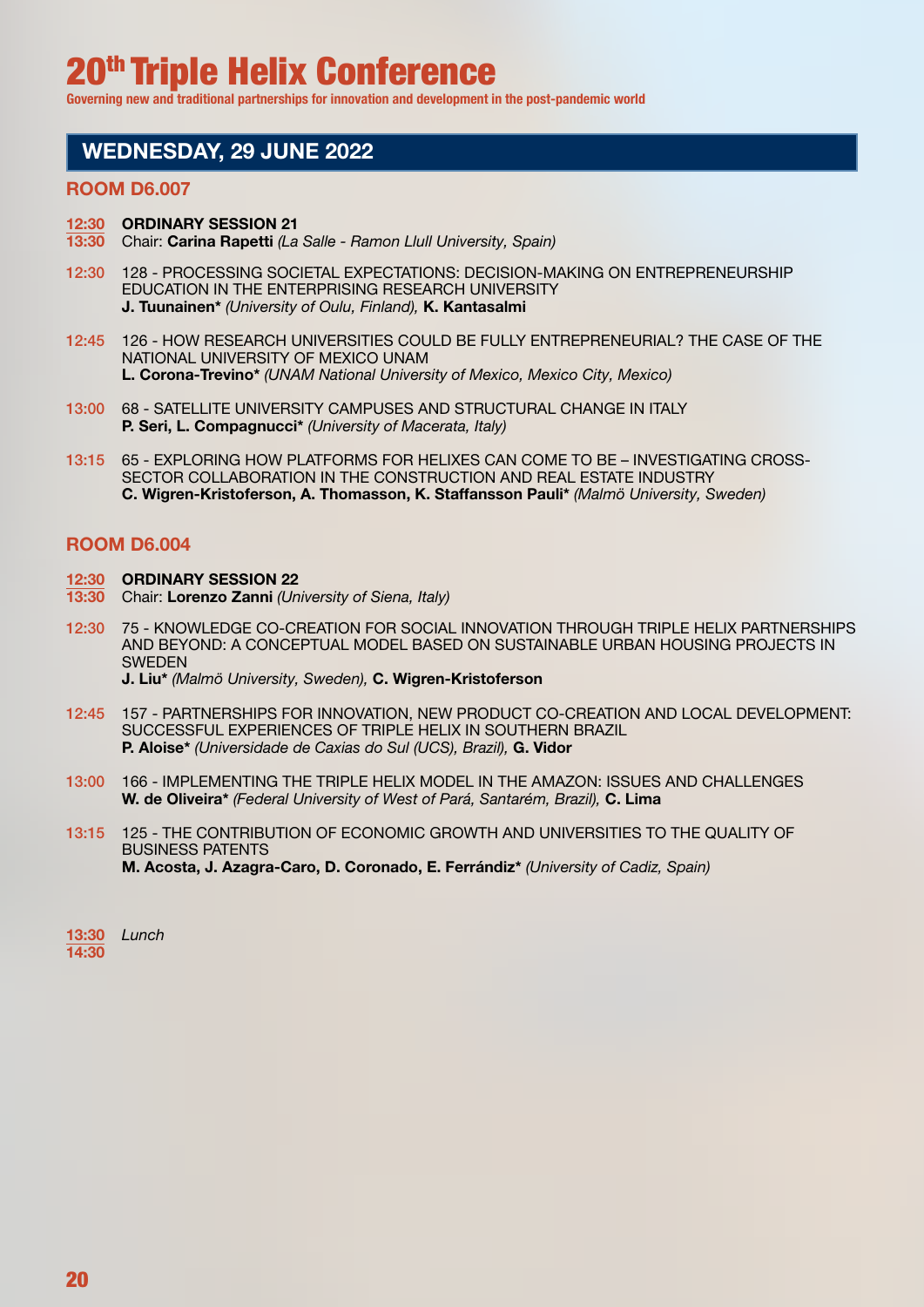## WEDNESDAY, 29 JUNE 2022

#### ROOM D6.018

14:30 Plenary (Keynote dialogue)

16:00 GREAT EXPECTATIONS? THE ROLE OF UNIVERSITIES AS CIVIC ANCHORS IN PLACE-BASED INNOVATION Chair: Marco Bellandi *(University of Florence, Italy)* Louise Kempton *(Newcastle University, UK)*: an international overview Josep Pique *(THA President, La Salle - Ramon Llull University, Spain)*: a TH commentary

16:00 *Coffee break*  16:20

#### ROOM D6.013

16:20 Semi Plenary 7. "Ecosystems for social innovation and urban regeneration in Italy"

17:50 Chair: Fabio Sgaragli *(Fondazione Giacomo Brodolini - Italy)* Gabriele Gori *(Fondazione CR di Firenze, Italy)* Cecilia Del Re *(Comune di Firenze, Italy)* Antonella Bonaduce *(Autorità di gestione PON Metro, Italy)* Fabrizio Barbiero *(Città di Torino, Italy) Organized by Fondazione Giacomo Brodolini, the session will discuss the interdependencies between urban regeneration and social innovation processes under good practices of co-design and quadruple helix approaches to local innovation ecosystems.*

#### ROOM D6.018

**16:20** Semi Plenary 8. "Meet the Editors"<br>17:50 Chair: Yuzhuo Cai *(Tampere Univers*)

17:50 Chair: Yuzhuo Cai *(Tampere University, Finland)*  Marcelo Amaral *(Fluminence Federal University, Brazil)* Yuzhuo Cai *(Tampere University, Finland)* Elias Carayannis *(Washington University, USA)* David Campbell *(University of Vienna, Austria)* Marco Bellandi *(University of Florence, Italy) The session will give the opportunity to the delegates to get to know the Editors in Chief of the Triple Helix Journal, of the Journal of the Knowledge Economy and of the Journal of Innovation and Entrepreneurship, and to learn more on the special issues connected to the Conference and get tips on how to write good* 

#### ROOM D6.018

*articles.*

# 18:00 Award Ceremony - Conclusions and launch of the next edition<br>19:00 Emanuele Fiore (National Research Council - CNR. IPCB and THA

19:00 Emanuele Fiore *(National Research Council - CNR, IPCB and THA Executive Committee, Italy)*  Alexander Heichlinger *(GovInsight - Member of the Board of the THA, Spain)* Marco Bellandi *(University of Florence, Italy)*

 *During the Award Ceremony the members of the Conference Awards Committee will announce the results of the selection and present the Conference Awards to the winners in the 3 categories: Best Practical Case – Best Conference Paper – Best Early Career Researcher.*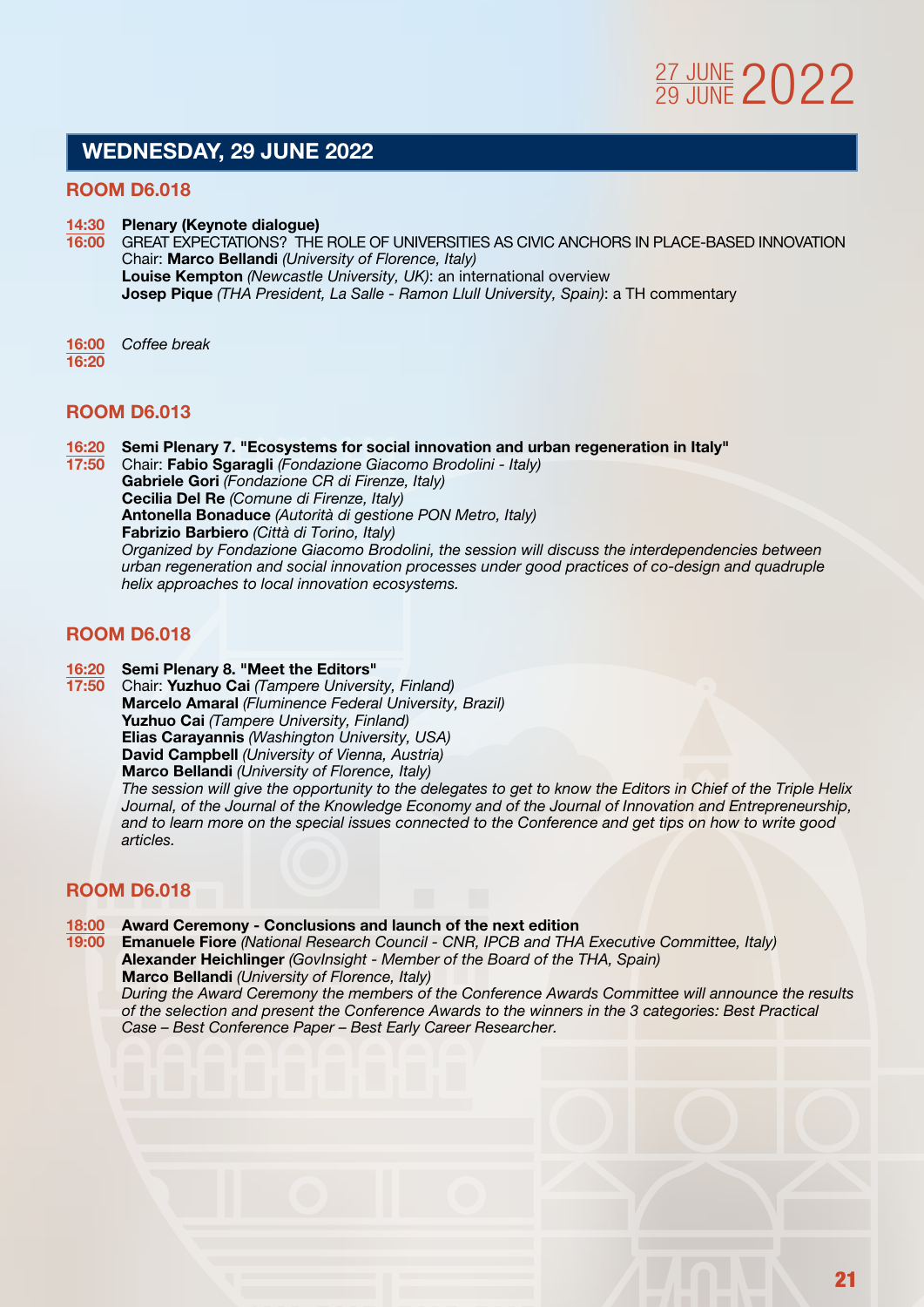**Governing new and traditional partnerships for innovation and development in the post-pandemic world**

# GENERAL INFORMATION

Conference Organized by



www.triplehelixassociation.org conferenceflorence@triplehelixassociation.org

#### Local Organizing Committee



Department of Economics and Management, University of Florence Via delle Pandette, 32 - 50127 Florence (Italy) www.disei.unifi.it | www.economia.unifi.it

#### Organizing Secreariat



OIC srl Viale G. Matteotti, 7 - 50121 Florence (Italy) thc2022@oic.it | www.oic.it

#### Host Destination Partner



 $\begin{array}{c} \mathsf{F} \mathbin{\mid} \mathsf{R} \mathrel{\sqsubseteq} \mathsf{N} \mathrel{\mathsf{Z}} \mathrel{\sqsubseteq} \\ \mathsf{conv}\end{array}$ 

Florence Convention Bureau Via del Tiratoio, 1 - 50124 Florence (Italy) www.conventionbureau.it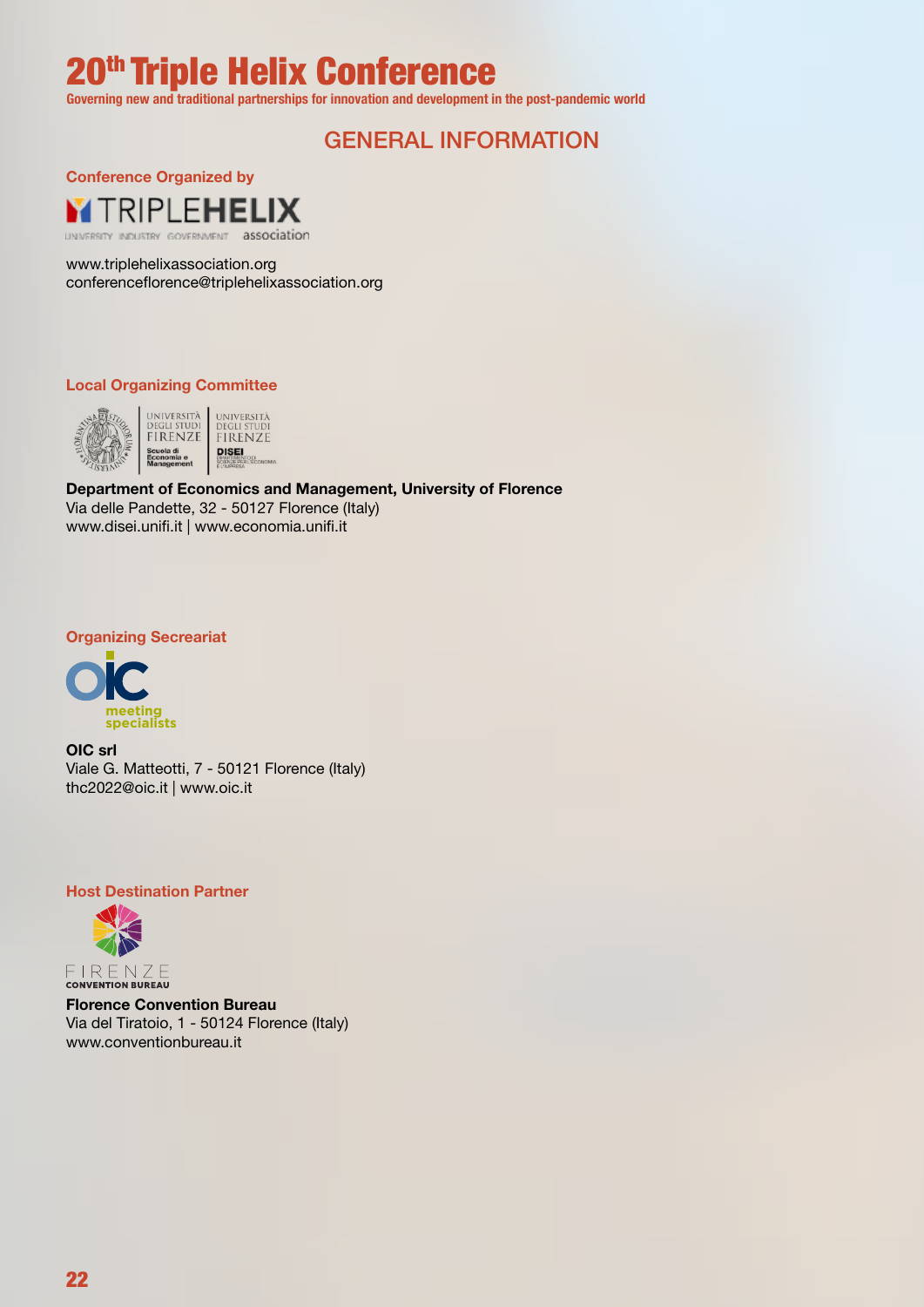# 27 JUNE 2022

# GENERAL INFORMATION

#### Main Conference Venue

D6 Building - Department of Economics and Management (DISEI), University of Florence Via delle Pandette, 32 - 50127 Florence (Italy)

Special venue for panel, technical tour and aperitif on Monday evening Fondazione CR Firenze - Innovation Center Auditorium Lungarno Soderini, 21 - 50124 Florence

#### **Registration**

Registration is mandatory to attend the conference, fees are as follows:

| Regular        | €440,00  |
|----------------|----------|
| <b>Student</b> | € 190.00 |
| One day        | € 183,00 |
| Remote         | € 190,00 |

THA members benefit from a 10% discount for individual members and 20% discount for organizational members on their registration fee.

All the above fees include:

- Entrance to all the sessions as per program (on site or by zoom link if by remote)
- Coffee breaks and lunches as per program
- Aperitif at Innovation Center of Fondazione CR Firenze
- Congress kit (badge, program and certificate of attendance)

The certificate of attendance will be sent by email after the Conference.

You can collect your badge at the registration desk onsite, available at the following opening times:

| Monday 27 June    | from 13.30 to 18.30 |
|-------------------|---------------------|
| Tuesday 28 June   | from 08.00 to 18.00 |
| Wednesday 29 June | from 08.00 to 18.00 |

#### Official Language

All the scientific sessions are in English and no simultaneous translation has been foreseen.